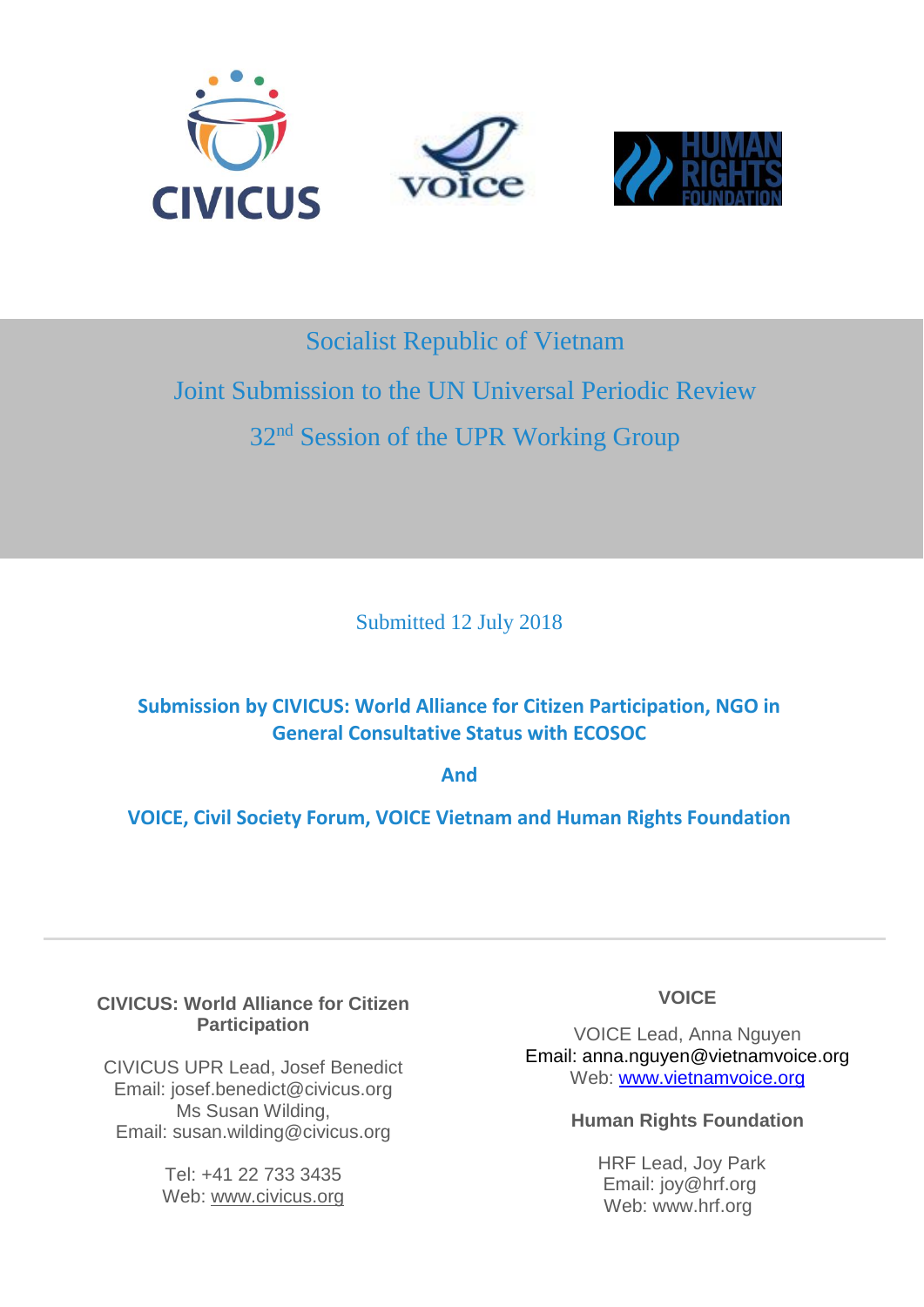#### **1. Introduction**

- **1.1** CIVICUS is a global alliance of civil society organisations (CSOs) and activists dedicated to strengthening citizen action and civil society around the world. Founded in 1993, CIVICUS has members in more than 170 countries throughout the world.
- **1.2** VOICE is a non-profit, non-governmental organisation working in the field of promoting civil society development, advocacy for human rights, including refugee protection, and rule of law in Vietnam. Founded in 2007, VOICE's mission is to empower individuals in order to envision a strong, independent and vibrant civil society
- **1.3** VOICE Vietnam was formed in 2016 to empower Vietnamese activists.
- **1.4** The Civil Society Forum was established in 2013 to bring about democracy peacefully in Vietnam.
- **1.5** The Human Rights Foundation (HRF) is a non-partisan CSO that promotes and protects human rights globally, with a focus on closed societies. HRF unites people in the common cause of defending human rights and promoting liberal democracy. Its mission is to ensure that freedom is preserved and promoted around the world.
- **1.6** In this submission, the authors examine the Government of Vietnam's compliance with its international human rights obligations to create and maintain a safe and enabling environment for civil society. Specifically, we analyse Vietnam's fulfilment of the rights to the freedoms of association, peaceful assembly and expression and unwarranted restrictions on human rights defenders (HRDs) since its previous UPR examination in January 2014. To this end, we assess Vietnam's implementation of recommendations received during the 2nd UPR cycle relating to these issues and provide a number of specific, action-orientated follow-up recommendations.
- **1.7** During the 2<sup>nd</sup> UPR cycle, the Government of Vietnam received 37 recommendations relating to civic space. Of these recommendations, 29 were accepted and eight were noted. An evaluation of a range of legal sources and human rights documentation addressed in subsequent sections of this submission demonstrates that the Government of Vietnam has partially implemented six recommendations relating to civil society space and not implemented the remaining 31. The government has persistently failed to address unwarranted restrictions on civic space since its last UPR examination and acute implementation gaps were found with regard to the rights to the freedoms of association, peaceful assembly and expression and the protection of HRDs and bloggers.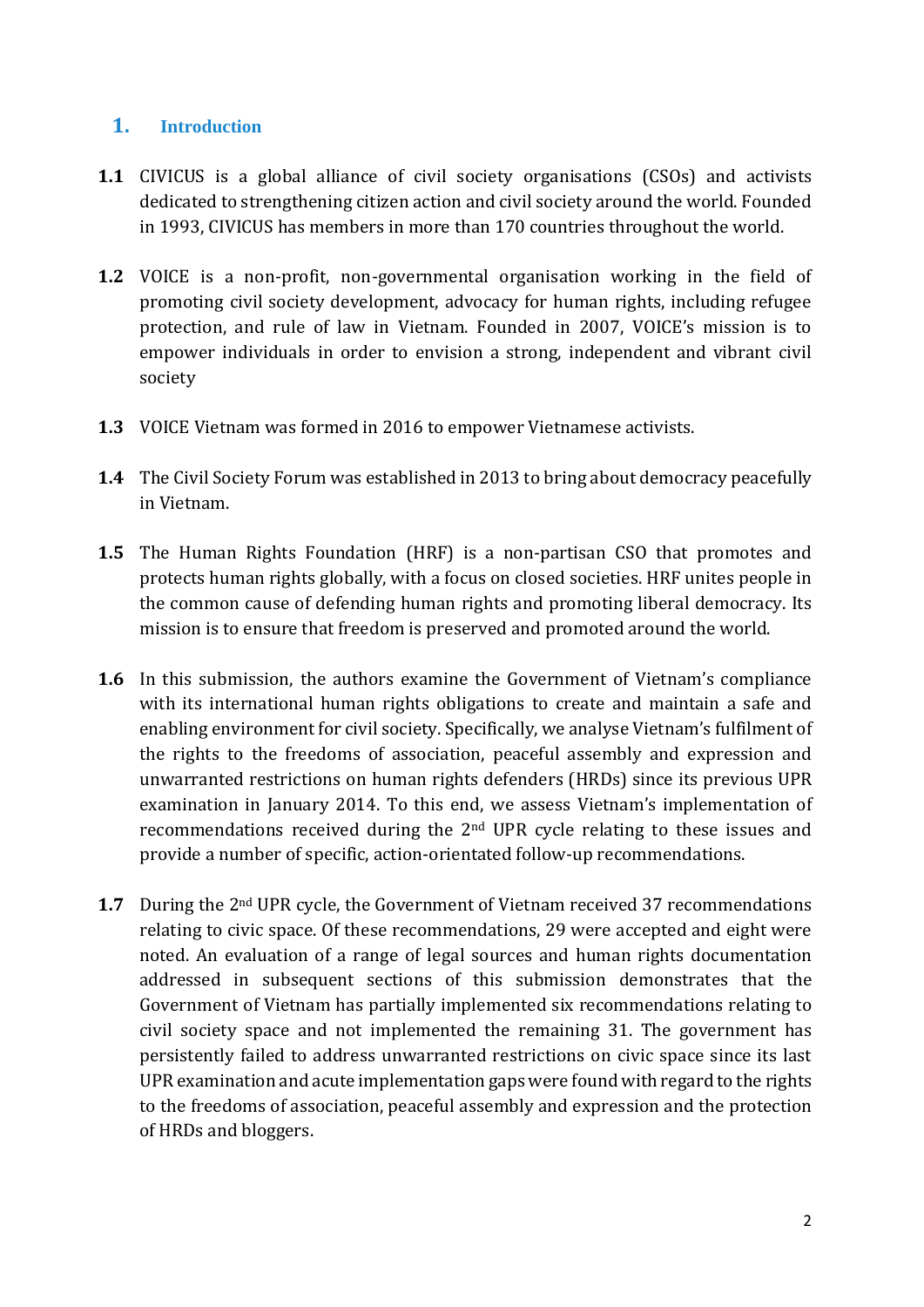- **1.8** In particular, the authors are deeply concerned by systematic attempts to silence HRDs and bloggers, including through vague national security laws, physical attacks, restrictions on their freedom of movement and torture and ill-treatment in detention.
- **1.9** We are further alarmed by strict controls on the media in law and in practice, restrictions against journalists, online censorship of blogs and other critical websites and the severe crackdown against activists.
- **1.10** We are also concerned about the brutal suppression of peaceful protests by the authorities, and in particular those around the 2016 ecological disaster caused by a toxic spill from the Formosa steel plant and the June 2018 mass protests against special economic zones and the Cyber Security law.
- **1.11** As a result of these restrictions, civic space in Vietnam is rated as 'closed', indicating a widespread and systematic denial of fundamental freedoms, by the CIVICUS Monitor, a tool that tracks the state of civil society in all countries.<sup>1</sup> Additionally, according to HRF's political regime classification, "Vietnam is a fully authoritarian regime where the fundamental rights of citizens are not respected, and the independence and separation of powers do not exist."<sup>2</sup>
	- Section 2 of this submission examines Vietnam's implementation of UPR recommendations and compliance with international human rights standards concerning the freedom of association.
	- Section 3 examines Vietnam's implementation of UPR recommendations and compliance with international human rights standards related to the protection of HRDs, civil society activists and journalists.
	- Section 4 examines Vietnam's implementation of UPR recommendations and compliance with international human rights standards concerning the freedom of expression, independence of the media and access to information.
	- Section 5 examines Vietnam's implementation of UPR recommendations and compliance with international human rights standards related to the freedom of peaceful assembly.
	- Section 6 contains a number of recommendations to address the concerns raised and to advance implementation of recommendations under the 2nd cycle.
	- An annex of implementation of  $2<sup>nd</sup>$  cycle UPR recommendations related to civic space.

<sup>1</sup> CIVICUS Monitor: Vietnam[, https://monitor.civicus.org/country/vietnam.](https://monitor.civicus.org/country/macedonia) Rating correct as of 4 July 2018. <sup>2</sup> See 'Regime Definition Type ', Human Rights Foundation (HRF) Annual Report 2017, pp 18-19, [https://drive.google.com/file/d/1hpDUz2ibBTxzTBx-sjeiL\\_IuNRlv3mHk/view](https://drive.google.com/file/d/1hpDUz2ibBTxzTBx-sjeiL_IuNRlv3mHk/view)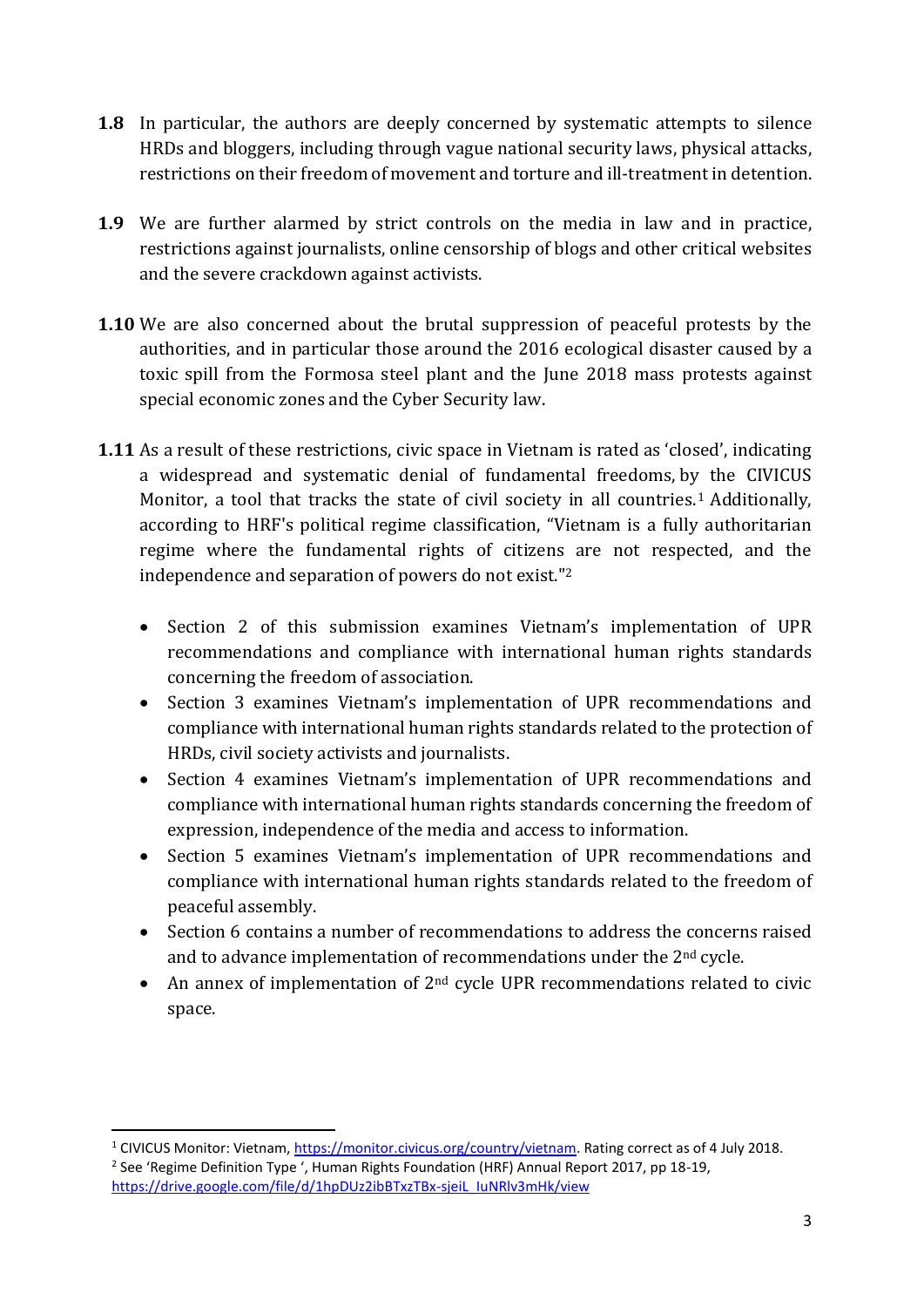#### **2. Freedom of association**

- **2.1** During Vietnam's examination under the 2<sup>nd</sup> UPR cycle, the government received seven recommendations on the right to the freedom of association and creating an enabling environment for CSOs. Among other recommendations, the government committed to "ensuring that they facilitate the development of a safe and enabling environment for all civil society actors to freely associate" and to "take concrete steps to create a friendly environment for NGOs, including by easing their registration requirements." The government accepted all seven of the recommendations received. However, as evidenced below, the government has failed to take adequate measures to realise these, and has not implemented any of them.
- **2.2** Article 25 of the 1959 Vietnam Constitution guarantees the right to the freedom of association.<sup>3</sup> Moreover, article 22 of the International Covenant on Civil and Political Rights (ICCPR), to which Vietnam is a state party, also guarantees the freedom of association. However, despite these commitments, the freedom of association is drastically subverted by a highly restrictive regulatory regime. The Communist Party of Vietnam (CPV) maintains its control over all public affairs and prohibits the establishment or operation of independent political parties, labour unions and CSOs, insisting that individuals work within established, party-controlled mass organisations, usually under the aegis of the Vietnam Fatherland Front (VFF). 4
- **2.3** The domestic legal framework governing civil society is Decree 45 (2010) on the Organization, Activities and Management of Associations.<sup>5</sup> According to articles 33 and 34 of the law, the only groups in Vietnam permitted to conducted advocacy work and comment on the formulation of policy are "associations with special characteristics." These are the major national umbrella organisations closely affiliated with the CPV, which include the Vietnam Fatherland Front, the Vietnam General Confederation of Labour, the Ho Chi Minh Communist Youth Union, the Vietnam Peasants Association, the War Veterans Association and the Vietnam Women's Union. Other CSOs are subjected to limitations on their activities. Under article 24 of Decree 45, CSOs are prohibited from conducting activities deemed harmful to "national security, social order, ethics and national fine customs [and] practices." These provisions are vaguely worded and subject to abuse. In addition, civil society groups are only permitted to participate in "programs, projects, research topics, consultations [and] feedback" if specifically requested by relevant government agencies.

<sup>&</sup>lt;sup>3</sup> Constitution of the Socialist Republic of Vietnam,

[http://www.constitutionnet.org/sites/default/files/tranlation\\_of\\_vietnams\\_new\\_constitution\\_enuk\\_2.pdf.](http://www.constitutionnet.org/sites/default/files/tranlation_of_vietnams_new_constitution_enuk_2.pdf) <sup>4</sup> The Vietnamese Fatherland Front (VFF) is an arm of the Vietnamese Communist Party (VCP) and an umbrella organisation for 40 different groups, labour unions and the six officially recognised religions.

<sup>&</sup>lt;sup>5</sup> See Decree here, [http://ilo.org/dyn/natlex/docs/ELECTRONIC/84259/93533/F1158441545/VNM84259.pdf.](http://ilo.org/dyn/natlex/docs/ELECTRONIC/84259/93533/F1158441545/VNM84259.pdf)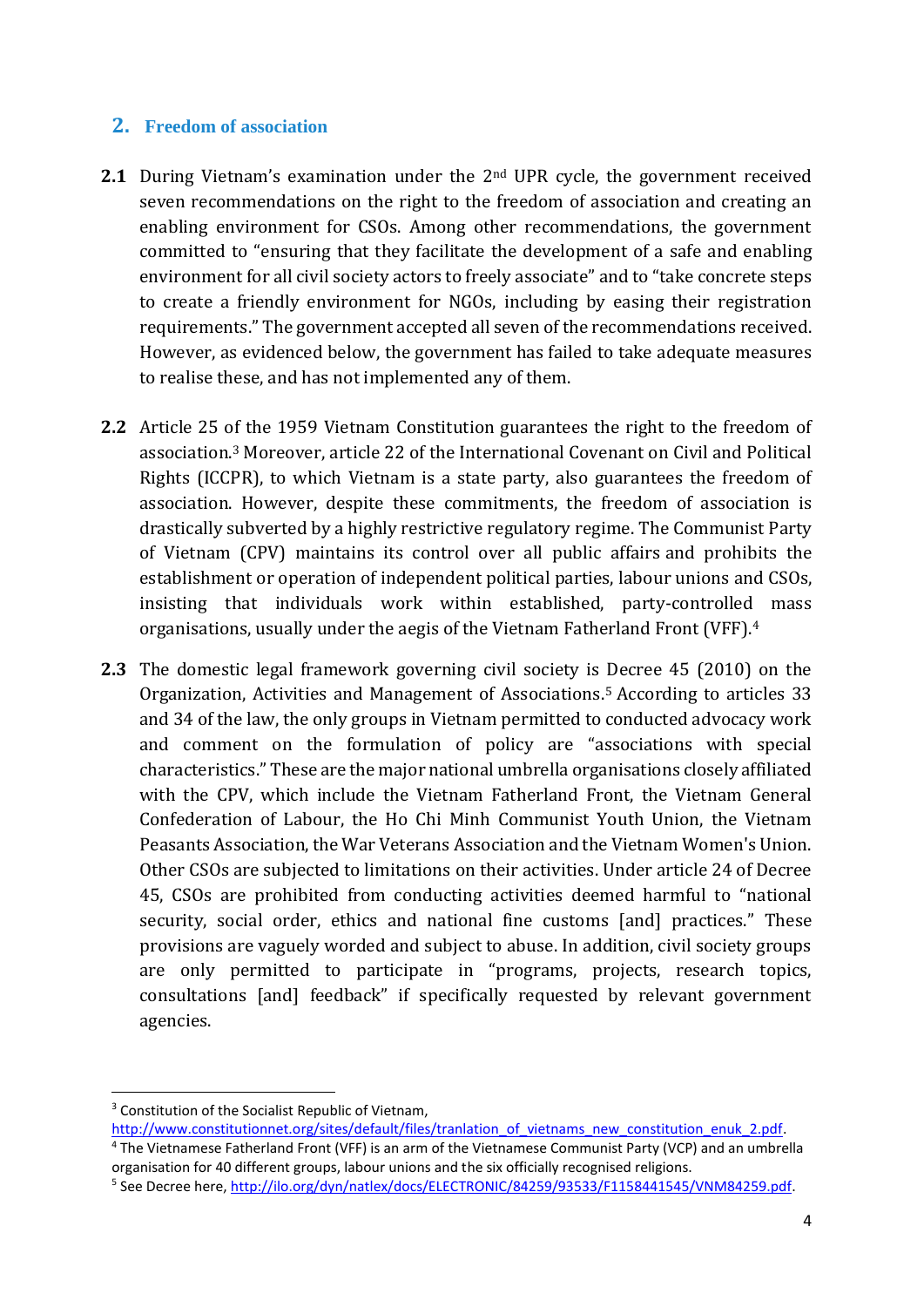- **2.4** While Decree 45 governs national law relating to civil society, a draft law has been discussed to regulate all associations and civil societies in Vietnam.However, the draft law proposed to the National Assembly in October 2016 received strong protests from civil society groups, because it only recognised registered organisations, outlawed dozens of unregistered CSOs, created a complex process of registration and prohibited organisations from receiving funding from foreign donors.<sup>6</sup> The National Assembly have since decided not to conduct a vote on the law, and it has yet to be included on their agenda for 2018.
- **2.5** The dominance of the CPV and the repressive legal framework has restricted the formation of independent CSOs in Vietnam. To supress the formation of these CSOs, activists associated with non-registered groups are routinely arrested and convicted. In April 2018, eight members of the Brotherhood for Democracy, a loose association of activists and HRDs, were found guilty of "carrying out activities aimed at overthrowing the people's administration" and given lengthy prison sentences.<sup>7</sup> On 6 November 2016, Luu Van Vinh, who founded a group called the Coalition for Self-Determination for Vietnamese People, was arrested and charged with "conducting activities against the state" under Article 79 of the Penal Code.<sup>8</sup> On 16 December 2016, Tran Anh Kim and Le Thanh Tung were sentenced to 13 and 12 years in prison respectively. At the time they were planning to establish a pro-democracy organisation called the National Force to Launch the Democracy Flag.<sup>9</sup>
- **2.6** Despite these restrictions, activists and bloggers, with the use of the internet, continue to mobilise around informal solidarity groups and networks on issues such as media freedom, women's rights, workers' rights, environmental issues, sexual equality and land rights.<sup>10</sup>
- **2.7** The Vietnam General Confederation of Labor (VGCL) is Vietnam's only legal labour federation and is controlled by the CPV. Vietnam had agreed in principle to allow the formation of independent unions as part of the Trans-Pacific Partnership trade agreement, but those commitments have stalled after the USA withdrew from the pact.<sup>11</sup>

<sup>1</sup> <sup>6</sup> 'Draft Law on Association condemned as unconstitutional', Vietnam Rights Now, 22 October 2016, [http://vietnamrightnow.com/2016/10/bill-on-association-allegedly-unconstitutional.](http://vietnamrightnow.com/2016/10/bill-on-association-allegedly-unconstitutional/)

<sup>&</sup>lt;sup>7</sup> 'Eight members of Brotherhood for Democracy found guilty and sentenced', Frontline Defenders, April 2018, [https://www.frontlinedefenders.org/en/case/eight-members-brotherhood-democracy-found-guilty-and](https://www.frontlinedefenders.org/en/case/eight-members-brotherhood-democracy-found-guilty-and-sentenced)[sentenced.](https://www.frontlinedefenders.org/en/case/eight-members-brotherhood-democracy-found-guilty-and-sentenced)

<sup>&</sup>lt;sup>8</sup> 'Luu Van Vinh', The 88 Project, <u>https://vietnamprisoners.info/prisoner/5/luu-van-vinh</u>.

<sup>&</sup>lt;sup>9</sup> 'Tran Anh Kim', The 88 Project, [https://vietnamprisoners.info/prisoner/46/tran-anh-kim.](https://vietnamprisoners.info/prisoner/46/tran-anh-kim)

<sup>&</sup>lt;sup>10</sup> 'Intolerance of civil society in Vietnam: An interview with Penelope Faulkner from the Vietnam Committee on Human Rights', CIVICUS, 20 April 2016, [https://www.civicus.org/index.php/media-resources/news/893](https://www.civicus.org/index.php/media-resources/news/893-intolerance-of-civil-society-in-vietnam-an-interview-with-penelope-faulkner-from-the-vietnam-committee-on-human-rights) [intolerance-of-civil-society-in-vietnam-an-interview-with-penelope-faulkner-from-the-vietnam-committee-on](https://www.civicus.org/index.php/media-resources/news/893-intolerance-of-civil-society-in-vietnam-an-interview-with-penelope-faulkner-from-the-vietnam-committee-on-human-rights)[human-rights.](https://www.civicus.org/index.php/media-resources/news/893-intolerance-of-civil-society-in-vietnam-an-interview-with-penelope-faulkner-from-the-vietnam-committee-on-human-rights)

<sup>&</sup>lt;sup>11</sup> 'Associational and Organizational Rights' in Freedom in the World 2017: Vietnam, Freedom House, [https://freedomhouse.org/report/freedom-world/2017/vietnam;](https://freedomhouse.org/report/freedom-world/2017/vietnam) 'Vietnam: Move to Independent Labor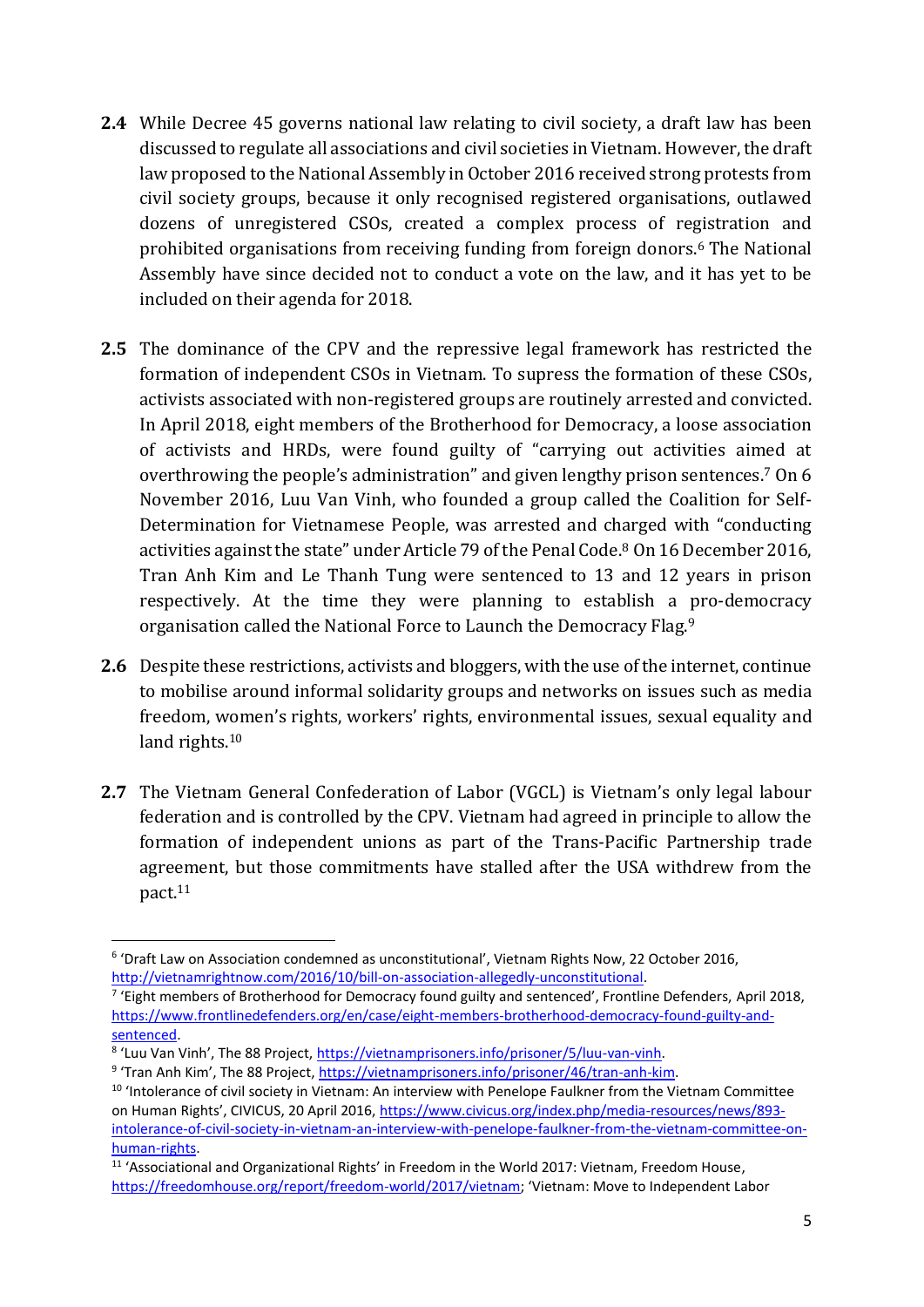- **2.8** Religious movements in Vietnam have played a critical role within civil society, putting forth people's grievances and pressing for reforms. Because of this, officially recognised religious groups <sup>12</sup> have faced various restrictions, including criminalisation, harassment and surveillance. <sup>13</sup> Unsanctioned religious groups, such as the Montagnards and followers of the De Ga and Ha Mon forms of Christianity, independent Protestant and Catholic churches in the central highlands, the Khmer Krom Buddhist community and the Unified Buddhist Church of Vietnam, face even worse persecution. This includes heavy-handed police raids; close surveillance of religious activities; disruption of religious ceremonies and festivals; house arrests, at times for long periods; imprisonments; beatings and assaults; destruction of houses of worship, cemeteries and funeral sheds; confiscation of property; systematic pressure to give up certain religious activities; and the general prohibition on the reception and possession of religious books or materials in prison.<sup>14</sup>
- **2.9** The 2016 Law on Belief and Religion, which came into effect in 2018, has further reinforced the repression. The law allows authorities to single out and persecute religious groups. Article 32 of the law states that religious appointments must "have the spirit of national unity and harmony," and article 22 says that religious education must include "Vietnamese history and Vietnamese law" as core subjects. The new law also contains a clause prohibiting abuses of freedom of religion that damage "the national great unity, harm state defence, national security, public order and social morale." 15

 $\overline{a}$ 

Unions Stalls', Bloomberg BNA, 3 August 2017, [https://www.bna.com/vietnam-move-independent](https://www.bna.com/vietnam-move-independent-n73014462774/)[n73014462774.](https://www.bna.com/vietnam-move-independent-n73014462774/)

<sup>&</sup>lt;sup>12</sup> There are a total of 37 state-sanctioned religious associations and denominations under six main religions, including Buddhists, Catholics, Protestants, Cao Dai followers and Hoa Hao Buddhists, as well as Muslims, Bahá'ís, Hindus and others. See 'Freedom of Religion and Belief in Vietnam', Christian Solidarity Worldwide (CSW), 4 December 2014, [https://docs-eu.livesiteadmin.com/dc3e323f-351c-4172-800e-4e02848abf80/forb](https://docs-eu.livesiteadmin.com/dc3e323f-351c-4172-800e-4e02848abf80/forb-in-vietnam---the-alternative-report.pdf)[in-vietnam---the-alternative-report.pdf.](https://docs-eu.livesiteadmin.com/dc3e323f-351c-4172-800e-4e02848abf80/forb-in-vietnam---the-alternative-report.pdf)

 $13$  Religious groups are also required to gain approval from and register with the government as well as operate under government-controlled management boards. See 'HRW Submission to EU on Bilateral Dialogue with Vietnam', Human Rights Watch, 28 December 2017, [https://www.hrw.org/news/2017/11/28/hrw](https://www.hrw.org/news/2017/11/28/hrw-submission-eu-bilateral-dialogue-vietnam)[submission-eu-bilateral-dialogue-vietnam.](https://www.hrw.org/news/2017/11/28/hrw-submission-eu-bilateral-dialogue-vietnam)

<sup>&</sup>lt;sup>14</sup> 'Freedom of Religion or Belief in Vietnam: The Alternative Report', CSW, 2014, [http://www.cswusa.org/filerequest/3325.pdf.](http://www.cswusa.org/filerequest/3325.pdf)

<sup>15</sup> 'Is Vietnam's new religion law a smokescreen for political repression', South China Morning Post, 2 December 2016, [http://www.scmp.com/week-asia/politics/article/2051224/vietnams-new-religion-law](http://www.scmp.com/week-asia/politics/article/2051224/vietnams-new-religion-law-smokescreen-political-repression)[smokescreen-political-repression.](http://www.scmp.com/week-asia/politics/article/2051224/vietnams-new-religion-law-smokescreen-political-repression)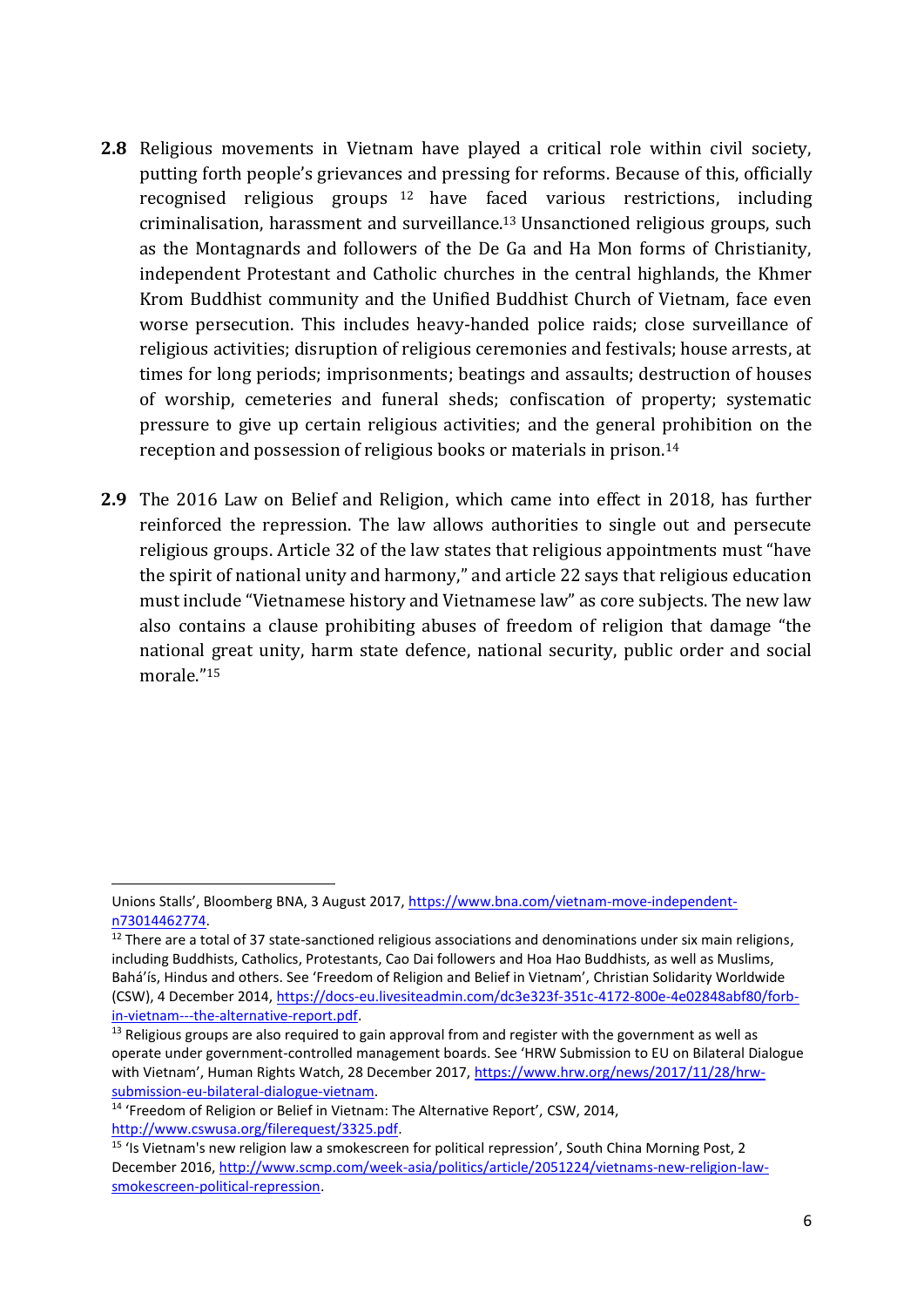#### **3. Harassment, intimidation and attacks against human rights defenders, civil society activists and journalists**

- **3.1** Under Vietnam's previous UPR examination, the government received six recommendations on the protection of HRDs, journalists and civil society representatives. The government committed to several relevant recommendations including to "protect and guarantee respect for freedom of information and expression, particularly for journalists, bloggers and HRDs" and "ensure a favourable environment for the activities of HRDs, journalists and other civil society actors." Of the recommendations received, all six were noted. The government has partially implemented two of the recommendations and did not implement the other four.
- **3.2** Article 12 of the UN Declaration on Human Rights Defenders mandates states to take the necessary measures to ensure the protection of HRDs. The ICCPR further guarantees the freedoms of association, peaceful assembly and expression. However, in spite of these protections, HRDs are subjected to a range of human rights violations. Dozens remain behind bars and most calls by the UN Working Group on Arbitrary Detention to release them have been ignored. <sup>16</sup> Further, upon release, some activists have been forced into exile overseas. Activists also face restrictions on their movement and are subject to surveillance, harassment and violent assaults.
- **3.3** Among other vaguely defined national security offences of which HRDs are charged, the authorities routinely invoke article 79 (109) on "activities aiming to overthrow the people's administration;" <sup>17</sup> article 87 (116) on "undermining national unity policy;" article 88 (117) on "conducting propaganda against the State;" and article 89 (118) on "disrupting security." Two further provisions that are also regularly used in cases involving activists are article 245 (318) on "Causing public disorder;" and article 258 (331) on "Abusing democratic freedoms to infringe upon the interests of the State."
- **3.4** Nguyen Van Dai, a prominent human rights lawyer and co-founder of the Brotherhood for Democracy, was arrested in December 2016 on his way to a meeting with European Union (EU) officials who were in Hanoi. He was charged under article 79 (109) of the Penal Code and sentenced to 15 years in jail. He has since been released

<sup>&</sup>lt;sup>16</sup> Blogger Dieu Cay (Opinion No. 1/2009) was released early in 2014 but forced into exile in the USA and Nguyen Van Dai (Opinion No. 26/2017) was released in June 2018, two months after he had been given his 15 year prison sentence, but was forced into exile in Germany. The UN WGAD deemed the detention of at least eight individuals as arbitrary between 2015 and 2017: Hung Linh Nguyen (Opinion No. 46/2015), Nguyen Viet Dung (Opinion No. 45/2015), Nguyen Dang Minh Man (Opinion No. 40/2016), Nguyen Van Dai (Opinion No. 26/2017), Nguyen Ngoc Nhu Quynh (Opinion No. 27/2017), Trần Thị Nga (Opinion No. 75/2017), Can Thi Theu (Opinion No. 79/2017) and Luu Van Vinh (Opinion No. 35/2018).

 $17$  The article numbers in parenthesis are the updated article numbers as reflected in the Amended Vietnam Penal Code 2015, which came into effect on 1 January 2018.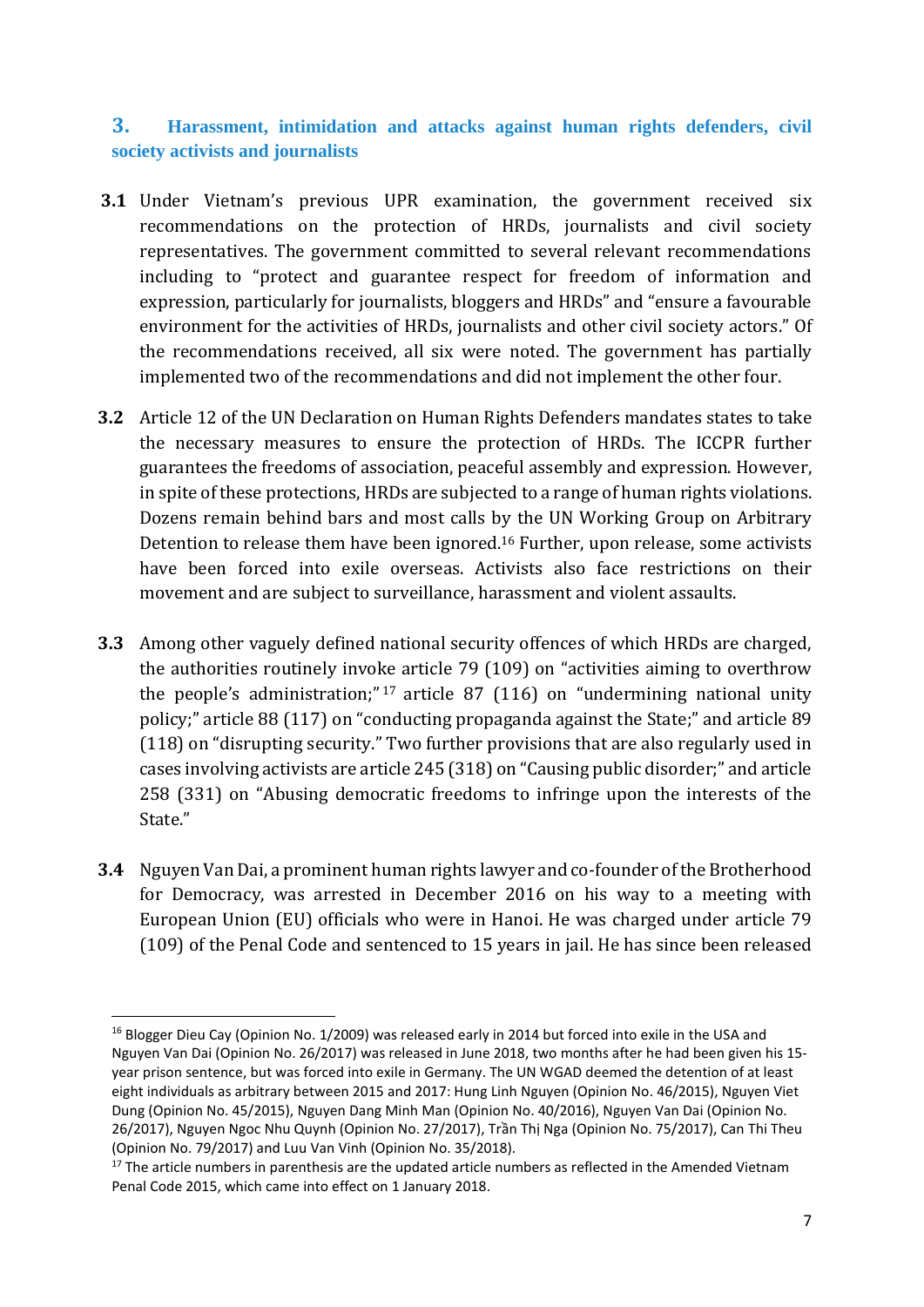and forced into exile.<sup>18</sup> Labour and land rights activist Tran Thi Nga was sentenced to nine years' imprisonment on 25 July 2017 under article 88 (117) of the Penal Code for posting video clips online about issues such as pollution of the environment and corruption.<sup>19</sup>

- **3.5** HRDs also face physical attacks by plainclothes police officers or provocateurs believed to be acting at the behest of the authorities. <sup>20</sup> In most cases no one is brought to justice, despite the fact that victims often report their beating to the police. In May 2014, unknown men beat Tran Thị Nga on the street in Hanoi with an iron rod, breaking her right knee and left arm. VOICE Vietnam's in-country, in-house training programme was disbanded by the authorities in late 2016. The facilitator, Nguyen Ho Nhat Thanh, and some of the participants were detained, interrogated and physically assaulted by the police.<sup>21</sup> On 23 September 2017, VOICE Vietnam's training centre was broken into again by the police and since then, the authorities have been running a campaign to smear VOICE's work and frame its activities as 'reactionary'.
- **3.6** CSOs have also documented the torture and ill-treatment of HRDs while locked up in Vietnam's secretive network of prisons and detention centres. <sup>22</sup> This includes prolonged periods of incommunicado detention <sup>23</sup> and solitary confinement; the infliction of severe physical pain and suffering; and the withholding of medical treatment. Further, some HRDs face prison transfers without advance warning to them or their families, a deliberate practice that aims to further isolate them hundreds of kilometres from their homes and support networks.<sup>24</sup> In March 2018, Tran Thi Nga was arbitrarily transferred to Dak Trung Camp prison in the province of Dak Lak, a distance of over 1,200 km from her home. Her family found out about the transfer on

<sup>18</sup> 'Nguyen Van Dai: Vietnam jails activist lawyer and five others', BBC, 5 April 2018, [http://www.bbc.com/news/world-asia-43659830.](http://www.bbc.com/news/world-asia-43659830)

<sup>&</sup>lt;sup>19</sup> 'Female activists sentenced to nine years in prison', Amnesty International, 31 July 2107 [https://www.amnesty.org/download/Documents/ASA4168332017ENGLISH.pdf.](https://www.amnesty.org/download/Documents/ASA4168332017ENGLISH.pdf)

<sup>&</sup>lt;sup>20</sup> See 'Letter from the Special Rapporteur on the promotion and protection of the right to freedom of opinion and expression; the Special Rapporteur on the rights to freedom of peaceful assembly and of association; the Special Rapporteur on the situation of human rights defenders; and the Special Rapporteur on torture and other cruel, inhuman or degrading treatment or punishment to the Vietnam government (AL VNM 3/2017)', 17 March 2017,

[https://spcommreports.ohchr.org/TMResultsBase/DownLoadPublicCommunicationFile?gId=23026;](https://spcommreports.ohchr.org/TMResultsBase/DownLoadPublicCommunicationFile?gId=23026) 'Viet Nam: End wave of brutal attacks against human rights defenders', Amnesty International, 9 December 2015, [https://www.amnesty.org/en/latest/news/2015/12/viet-nam-end-wave-of-brutal-attacks-against-human](https://www.amnesty.org/en/latest/news/2015/12/viet-nam-end-wave-of-brutal-attacks-against-human-rights-defenders/)[rights-defenders.](https://www.amnesty.org/en/latest/news/2015/12/viet-nam-end-wave-of-brutal-attacks-against-human-rights-defenders/)

<sup>21</sup> AL VNM 3/2017, op. cit.

<sup>&</sup>lt;sup>22</sup> 'Prisons within Prisons: Torture and ill-treatment of prisoners of conscience in Viet Nam', Amnesty International, 12 July 2016, [https://www.amnesty.org/download/Documents/ASA4141872016ENGLISH.PDF.](https://www.amnesty.org/download/Documents/ASA4141872016ENGLISH.PDF)

<sup>&</sup>lt;sup>23</sup> Nguyen Van Dai, and his assistant, Le Thu Ha, were held in incommunicado detention for 28 months before being tried. See 'Vietnam jails human rights lawyer for 15 years', UCA News, 6 April 2018,

[https://www.ucanews.com/news/vietnam-jails-human-rights-lawyer-for-15-years/81999.](https://www.ucanews.com/news/vietnam-jails-human-rights-lawyer-for-15-years/81999)

<sup>&</sup>lt;sup>24</sup> Amnesty International, 12 July 2016, op. cit.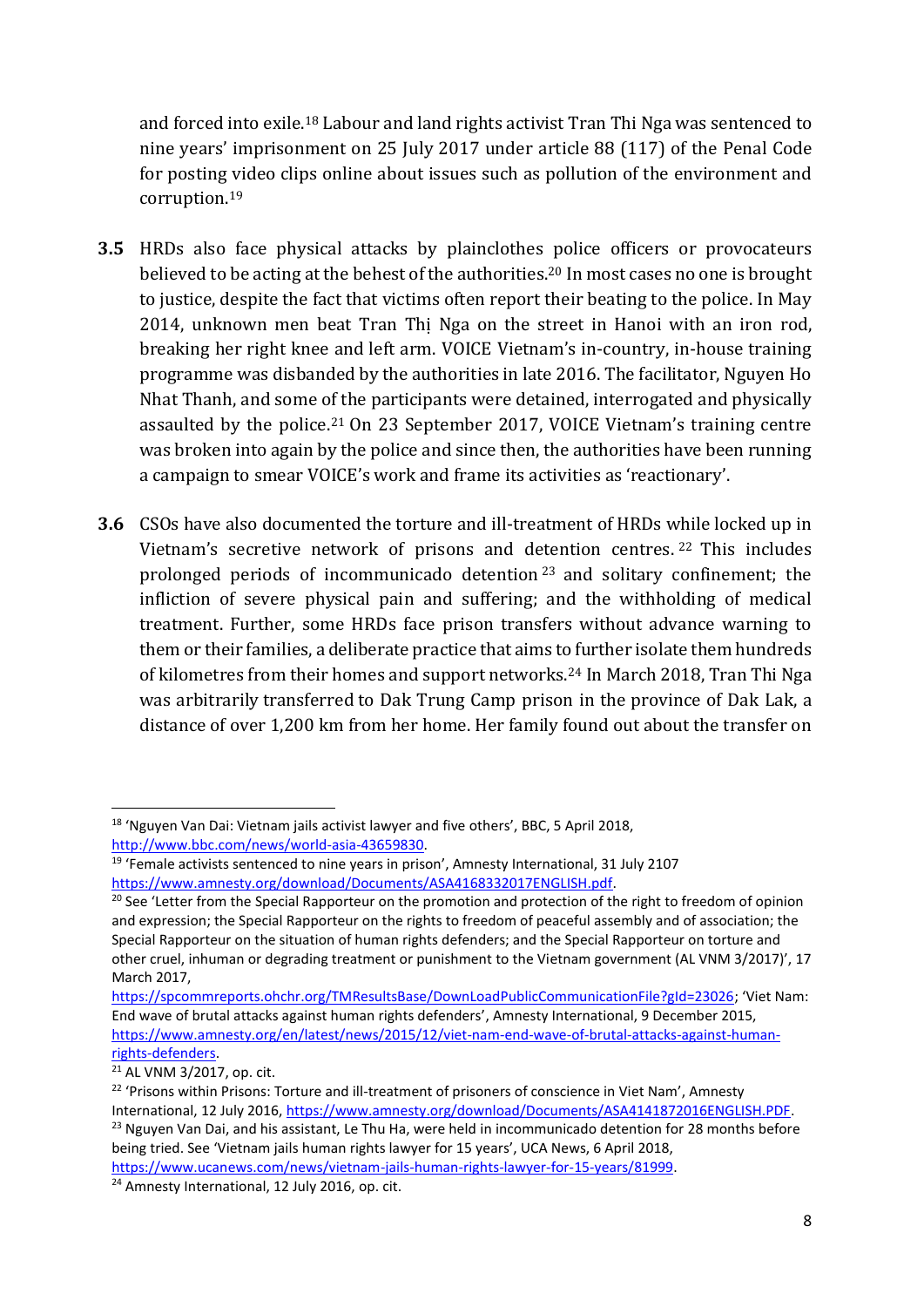5 March 2018 after they attempted to visit her in the detention facility near Phu Ly city.<sup>25</sup>

- **3.7** The government has also prevented an increasing number of activists and HRDs from travelling abroad. At least 100 HRDs have reportedly been placed on a travel ban list and had their passports confiscated. Many have been placed under house arrest or briefly detained so they could not attend particular meetings or events. Nguyen Ho Nhat Thanh, an active member of the Network of Vietnamese Bloggers (MLBVN), was stopped at an airport in January 2014 and barred from travelling to attend Vietnam's UPR session due to 'security' reasons. His passport was subsequently confiscated.<sup>26</sup> Others have been detained or faced harassment after attending meetings abroad. On 26 September 2016, independent journalist Vu Quoc Ngu was detained at Noi Bai Airport while he was on the way to attend a Reporters Sans Frontières seminar in France. <sup>27</sup> Dang Van Ngoan, a member of the Hoa Hao Buddhist Church who participated in Vietnam's UPR session in 2014, has faced constant harassment and surveillance from the authorities.<sup>28</sup> In addition, Vietnamese citizens who hold dual citizenship have been stripped of their citizenship due to their activism.<sup>29</sup>
	- **4. Freedom of expression, independence of the media and access to information**
- **4.1** Under the 2nd UPR cycle, the government received 26 recommendations relating to the freedom of expression and access to information. For example, the government pledged to "protect and guarantee respect for freedom of information and expression, particularly for journalists, bloggers HRDs" and "take steps to amend its Penal Code to ensure that it cannot be applied in an arbitrary manner to prevent freedom of expression." Of the recommendations received, 23 were accepted and three were

<sup>&</sup>lt;sup>25</sup> 'Jailed Activist Tran Thi Nga Moved to Central Highlands, about 1,200 Km from Her Native Province', Defend the Defenders, 5 March 2018,

[http://www.vietnamhumanrightsdefenders.net/2018/03/05/jailed-activist-tran-thi-nga-moved-to-central](http://www.vietnamhumanrightsdefenders.net/2018/03/05/jailed-activist-tran-thi-nga-moved-to-central-highlands-about-1200-km-of-her-native-province/)[highlands-about-1200-km-of-her-native-province.](http://www.vietnamhumanrightsdefenders.net/2018/03/05/jailed-activist-tran-thi-nga-moved-to-central-highlands-about-1200-km-of-her-native-province/)

<sup>&</sup>lt;sup>26</sup> This is based on research conducted by VOICE.

<sup>&</sup>lt;sup>27</sup> In other examples, on 30 July 2016, Pastor Pham Ngoc Thach's passport was confiscated at Tan Son Nhat Airport, preventing him from traveling to Timor-Leste to attend the Association of Southeast Nations (ASEAN) Civil Society conference. On 31 January 2016, Da Nang Airport security detained human rights activist Nguyen Anh Tuan upon his return after three years of schooling and participation in human rights activities overseas. See 'Report on Human Rights in Vietnam 2016-2017', Vietnam Human Rights Network, 21 May 2017, [http://www.vietnamhumanrights.net/english/documents/ReportVNHRN2016-17-Net.pdf.](http://www.vietnamhumanrights.net/english/documents/ReportVNHRN2016-17-Net.pdf)

<sup>&</sup>lt;sup>28</sup> A day after Dang Van Ngoan arrived back from Geneva on 31 March 2014, police visited him in An Giang province to hand him "an invitation" to come to the police station for an investigation "relating to immigration matters." Following this, four to five police officers have been monitoring Dang's activities and are posted in front of his home. Dang's family and peers in the Hoa Hao Buddhist Church have also been invited to the police station for investigation but have all refused to work with the police.

<sup>&</sup>lt;sup>29</sup> In June 2017, Vietnam stripped citizenship from Professor Pham Minh Hoang, who is also a French citizen and a member of an opposition overseas political party, Viet Tan, and expelled him from the country without due process. See 'Vietnam blogger Pham Minh Hoang deported to France', BBC, 25 June 2017, [https://www.bbc.com/news/world-asia-40398096.](https://www.bbc.com/news/world-asia-40398096)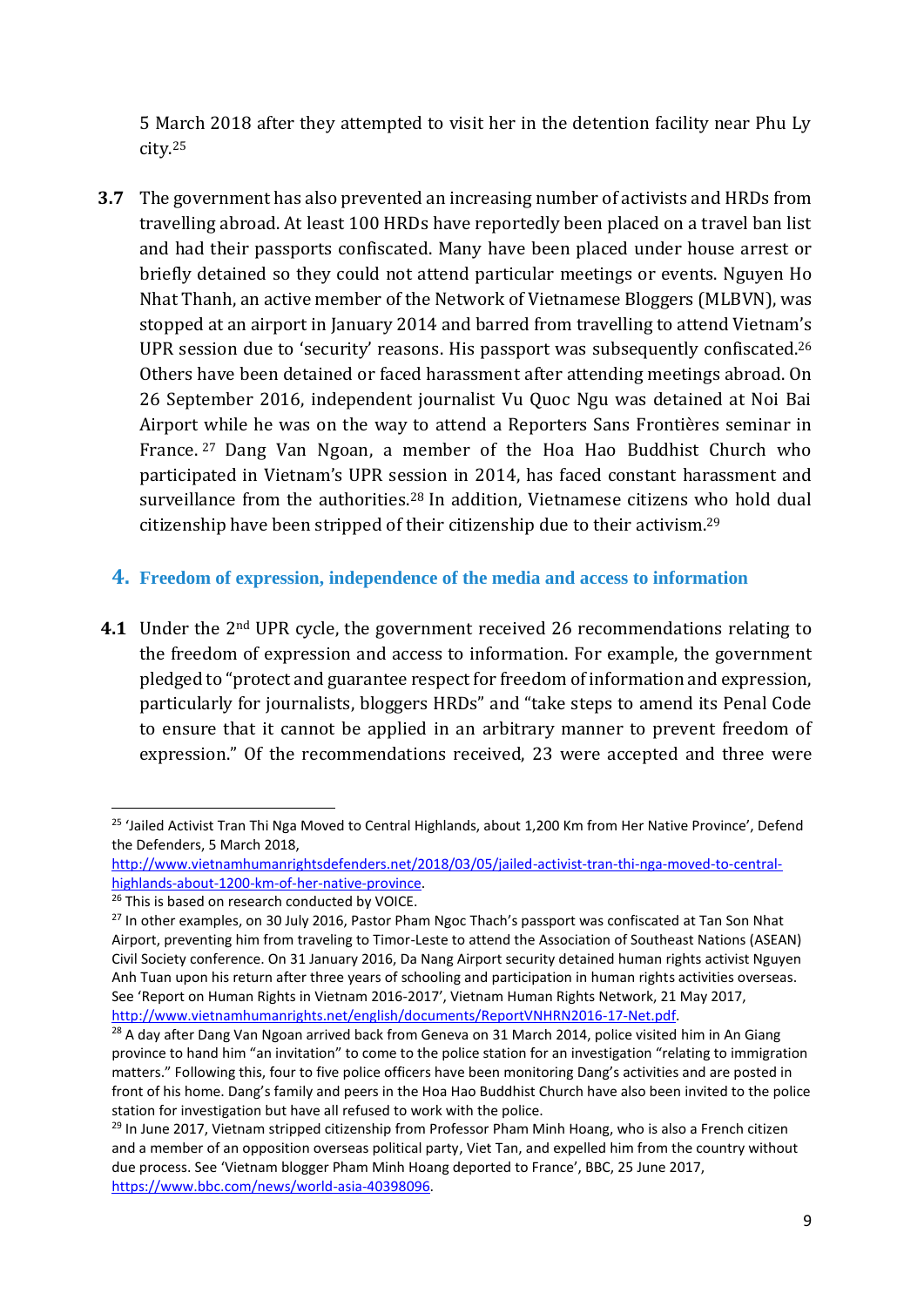noted. However, as discussed below, the government did not implement any of these recommendations.

- **4.2** Article 19 of the ICCPR guarantees the right to the freedom of expression and opinion. Article 25 of the Constitution of Vietnam also guarantees the right to the freedom of speech and freedom of the press. However, in policy and practice the freedom of expression is severely curtailed by numerous repressive laws and decrees.
- **4.3** The CPV and government control all print, broadcast, online and electronic media, and private ownership or operation of any media outlet remains prohibited. A 2016 Press Law states that the duties of the press are "to propagandize, disseminate and contribute to the building and protection of Party guidelines and State policies and laws." <sup>30</sup> Further, restrictions on the media are imposed by Decree 159/2013/ND-CP, which stipulates fines for journalists, newspapers and online media that publish or broadcast information deemed "harmful to national interests." <sup>31</sup> Journalists have been prosecuted or physically attacked by persons suspected of being linked to the authorities for exposing state abuses. In August 2015, Kim Quoc Hoa, former editor in chief of Nguoi Cao Tuoi newspaper, was charged with "abusing democratic freedoms" (article 258) for running a series of investigative articles criticising corruption. <sup>32</sup>
- **4.4** Online freedom of expression is also severely restricted in law. Decree No. 72/2013/ND-CP limits the use of blogs and social media to "providing or exchanging personal information" and prohibits them from being used to disseminate news or even information from government sites. The law also bans content that could be "harmful" to national security or that opposes the government.<sup>33</sup> Further, Decree No. 174/2013/ND-CP, which came into effect in January 2014, allows for harsh fines of VND 100 million (approx. US\$4,700) for anyone who "criticizes the government, the Party or national heroes" or "spreads propaganda and reactionary ideology against the state" on social media.<sup>34</sup>

[http://www.wipo.int/edocs/lexdocs/laws/en/vn/vn102en.pdf.](http://www.wipo.int/edocs/lexdocs/laws/en/vn/vn102en.pdf)

 $\overline{a}$ 

<sup>34</sup> 'Freedom on the Net 2014: Vietnam', Freedom House,

<sup>&</sup>lt;sup>30</sup> The Press Law also contains provisions prohibiting "Publishing false, or distorted information about the Socialist Republic of Vietnam" and "Provoking violence or propagating depraved lifestyles; describing obscene or criminal acts; publishing information that violates the country's traditions and values." The law also specifies that journalists need to hand over the identity of their sources if ordered to do so by a "high-level judicial authority." See 'What Vietnam's New Media Laws May Mean For Its Press Freedom', Forbes, 27 April 2016, [https://www.forbes.com/sites/davisbrett/2016/04/27/vietnams-new-media-and-information-laws](https://www.forbes.com/sites/davisbrett/2016/04/27/vietnams-new-media-and-information-laws-reading-the-tea-leaves/#5bde1e756f63)[reading-the-tea-leaves/#5bde1e756f63.](https://www.forbes.com/sites/davisbrett/2016/04/27/vietnams-new-media-and-information-laws-reading-the-tea-leaves/#5bde1e756f63)

<sup>&</sup>lt;sup>31</sup> See Decree No. 159/2013/ND-CP of 12 November 2013, providing for Administrative Penalties for Violations Arising in the Realm of Journalism and Publishing,

<sup>&</sup>lt;sup>32</sup> 'Vietnamese editor faces anti-state charges for reporting on corruption' Committee to Protect Journalists, 13 May 2015, [https://cpj.org/2015/05/vietnamese-editor-faces-anti-state-charges-for-rep.php.](https://cpj.org/2015/05/vietnamese-editor-faces-anti-state-charges-for-rep.php)

<sup>&</sup>lt;sup>33</sup> 'Vietnam crimps online freedom of speech with 'Decree 72', The Register, 3 September 2013, [https://www.theregister.co.uk/2013/09/03/vietnam\\_censorship\\_law\\_decree\\_72.](https://www.theregister.co.uk/2013/09/03/vietnam_censorship_law_decree_72/)

[https://freedomhouse.org/sites/default/files/resources/Vietnam.pdf.](https://freedomhouse.org/sites/default/files/resources/Vietnam.pdf)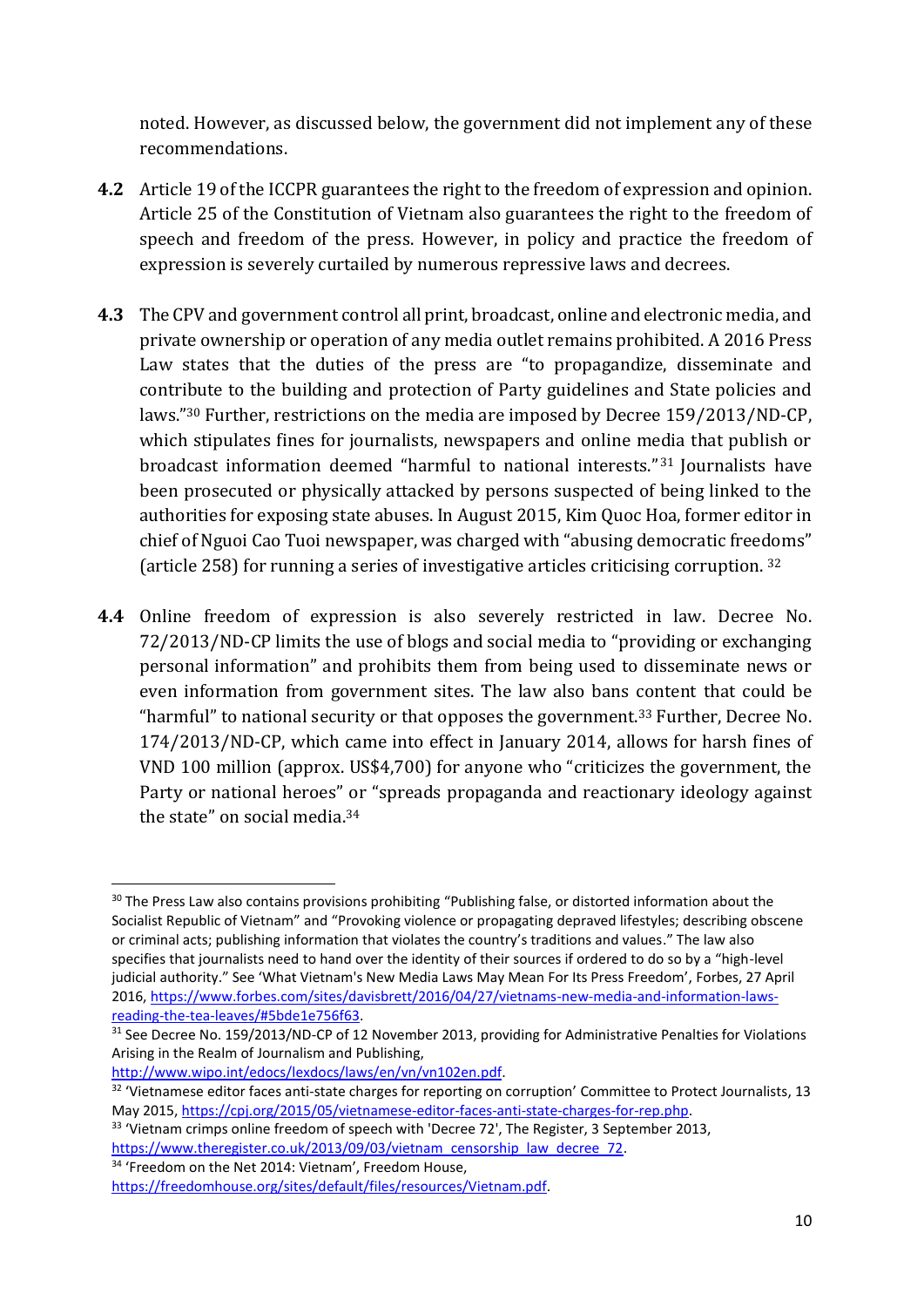- **4.5** Due to the strict controls on the media, bloggers and citizen journalists in Vietnam have been at the forefront of exposing abuses by the state, including human rights violations, corruption, land grabbing and environmental issues. The authorities have responded by using intimidation, threats and imprisonment. Prominent blogger Nguyen Huu Vinh and his colleague Nguyen Thi Minh Thuy, who ran a website critical of the Vietnamese government, were sentenced in March 2016 to five years in prison for "abusing the rights to freedom and democracy to infringe upon the interest of the state (article 258)." <sup>35</sup> Nguyen Ngoc Nhu Quynh (known as Mother Mushroom), who has been blogging about corruption cases and human rights violations committed by the authorities since 2006, was charged with "conducting propaganda against the state (article 88)" in October 2016 and sentenced to 10 years in prison in June 2017.<sup>36</sup>
- **4.6** The authorities also use an online censorship and content filtering system to silence government critics. Specific URLs are generally identified for censorship and placed on blacklists. Censorship targets high-profile blogs or websites with many followers, as well as content considered threatening to the CPV's rule, including content focusing on political dissent, human rights and democracy, as well as websites criticising the government's reaction to border and sea disputes with China. Content promoting organised religion, which the state considers a potential threat, is blocked to a lesser but still significant degree. <sup>37</sup> Vietnamese activists have also accused Facebook of working with the government to take down content and suspend accounts. According to them "groups of government trolls" have coordinated mass reporting of activists' accounts, and celebrated when Facebook has taken them down.<sup>38</sup>
- **4.7** Vietnamese propaganda officials have also deployed pro-regime bloggers to post comments supporting the CPV's policies. The bloggers take part in online discussions, where they fiercely attack anybody who they see as critical of the regime. In December 2017, the authorities recognised the existence of Force 47, a special force tasked with combatting allegedly wrongful information and anti-state propaganda, which has more than 10,000 members. <sup>39</sup>
- **4.8** In June 2018, a new Cyber Security law was passed by the National Assembly, which aims to tighten the government's control of information and silence its critics on the internet. The law will give the government powers to force technology companies

**<sup>.</sup>** <sup>35</sup> 'Vietnam: Free Imprisoned Bloggers', Human Rights Watch, 19 September 2016, [https://www.hrw.org/news/2016/09/19/vietnam-free-imprisoned-bloggers.](https://www.hrw.org/news/2016/09/19/vietnam-free-imprisoned-bloggers)

<sup>&</sup>lt;sup>36</sup> 'Nguyen Ngoc Nhu Quynh: HRD, Blogger and Coordinator', Frontline Defenders, 2018, [https://www.frontlinedefenders.org/en/profile/nguyen-ngoc-nhu-quynh.](https://www.frontlinedefenders.org/en/profile/nguyen-ngoc-nhu-quynh)

<sup>&</sup>lt;sup>37</sup> 'Freedom on the Net 2017: Vietnam', Freedom House, 2018, [https://freedomhouse.org/report/freedom](https://freedomhouse.org/report/freedom-net/2017/vietnam)[net/2017/vietnam.](https://freedomhouse.org/report/freedom-net/2017/vietnam)

<sup>&</sup>lt;sup>38</sup> 'Vietnam activists accuse Facebook of helping suppress dissent', Financial Times, 10 April 2018, [https://www.ft.com/content/560c8300-3c58-11e8-b7e0-52972418fec4.](https://www.ft.com/content/560c8300-3c58-11e8-b7e0-52972418fec4)

<sup>&</sup>lt;sup>39</sup> See 'Vietnam has 10,000-strong 'cyber troop': general', Tuoi Tre News, 26 December 2017, [https://tuoitrenews.vn/news/politics/20171226/vietnam-has-10000strong-cyber-troop-general/43326.html.](https://tuoitrenews.vn/news/politics/20171226/vietnam-has-10000strong-cyber-troop-general/43326.html)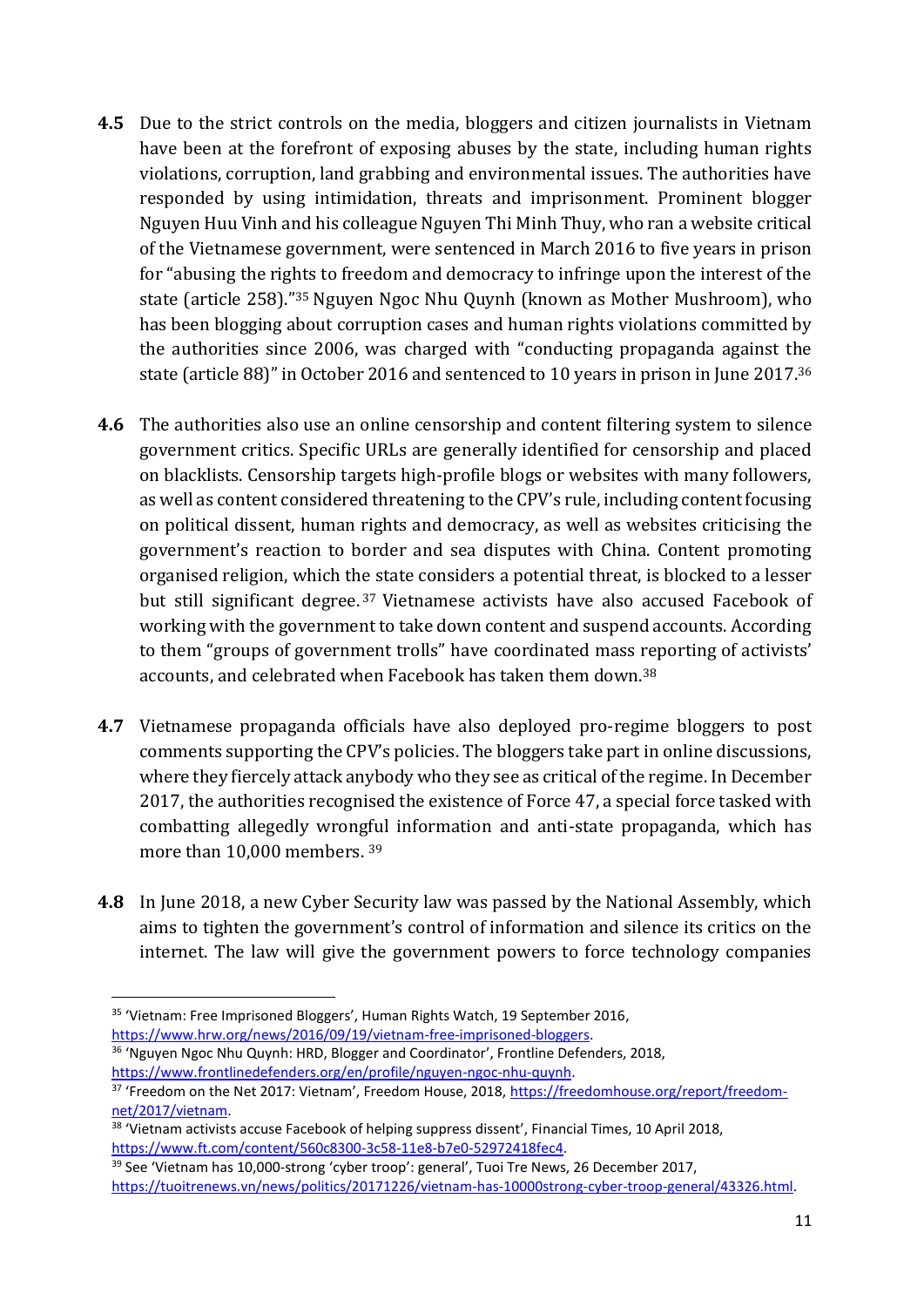such as Facebook, Google and other global platforms that operate in Vietnam to open offices there, hand over vast amounts of data, including personal information, and censor users' posts. <sup>40</sup> The law will also allow the government to demand the removal of any posts that are deemed objectionable within 24 hours.<sup>41</sup> The law will take effect on 1 January 2019.<sup>42</sup>

**4.9** Instead of increasing access to information, a 2016 Law on Access to Information outlines the information that citizens are denied access to and allows authorities to penalise activists and citizen journalists found sharing public information deemed critical of the state. The law states that Vietnamese citizens are prohibited from accessing information that may be considered as "harming the interests of the State, national defense and security, social security and the health of the community" and from providing or using information which may be used against the state, considered to harm public order and social morality, or seen as spreading "slanderous" information harmful to individuals and organisations.<sup>43</sup>

#### **5. Freedom of peaceful assembly**

- **5.1** During Vietnam's examination under the 2<sup>nd</sup> UPR cycle, the government received six recommendations on the right to the freedom of peaceful assembly. Among other recommendations, the government committed to ensuring to "fulfil its obligation under ICCPR and fully guarantee the freedom of assembly" and "adopt measures to end prosecution of peaceful protesters." Of the recommendations received, Vietnam accepted five and noted one. However, as evidenced below, the government has failed to realise these recommendations adequately. Of the six recommendations on the freedom of peaceful assembly, the government has partially implemented four.
- **5.2** Article 21 of the ICCPR and article 25 of the Vietnam Constitution guarantee the right to the freedom of peaceful assembly. However, in practice and policy, the freedom of peaceful assembly is tightly restricted. Organisations must apply for official permission to assemble, and security forces routinely use unnecessary or excessive force to disperse peaceful demonstrations.
- **5.3** In 2005, the government adopted Decree 38/2005/ND-CP, which prohibits demonstrations outside state agencies and public buildings, and bans all protests

<sup>40</sup> 'Viet Nam: Proposed cybersecurity law threatens to stamp out online freedom', Amnesty International, 8 June 2018, [https://www.amnesty.org/en/latest/news/2018/06/viet-nam-proposed-cybersecurity-law](https://www.amnesty.org/en/latest/news/2018/06/viet-nam-proposed-cybersecurity-law-threatens-to-stamp-out-online-freedom/)[threatens-to-stamp-out-online-freedom.](https://www.amnesty.org/en/latest/news/2018/06/viet-nam-proposed-cybersecurity-law-threatens-to-stamp-out-online-freedom/)

 $41$  'New law to tighten controls on free speech', Vietnam Right Now, 12 June 2018, [http://vietnamrightnow.com/2018/06/new-law-to-tighten-controls-on-free-speech.](http://vietnamrightnow.com/2018/06/new-law-to-tighten-controls-on-free-speech/)

<sup>&</sup>lt;sup>42</sup> 'In a meeting with voters, the General Secretary spoke about the recent demonstrations and disturbances', Tuoi Tre, 17 June 2018[, https://tuoitre.vn/tiep-xuc-cu-tri-tong-bi-thu-phat-bieu-ve-cac-vu-bieu-tinh-gay-roi-](https://tuoitre.vn/tiep-xuc-cu-tri-tong-bi-thu-phat-bieu-ve-cac-vu-bieu-tinh-gay-roi-20180617113154864.htm)[20180617113154864.htm.](https://tuoitre.vn/tiep-xuc-cu-tri-tong-bi-thu-phat-bieu-ve-cac-vu-bieu-tinh-gay-roi-20180617113154864.htm)

<sup>43</sup> 'New Vietnam Access Law Criticized', FreedomInfo.org, 28 April 2016, [http://www.freedominfo.org/2016/04/new-vietnam-access-law-criticized.](http://www.freedominfo.org/2016/04/new-vietnam-access-law-criticized/)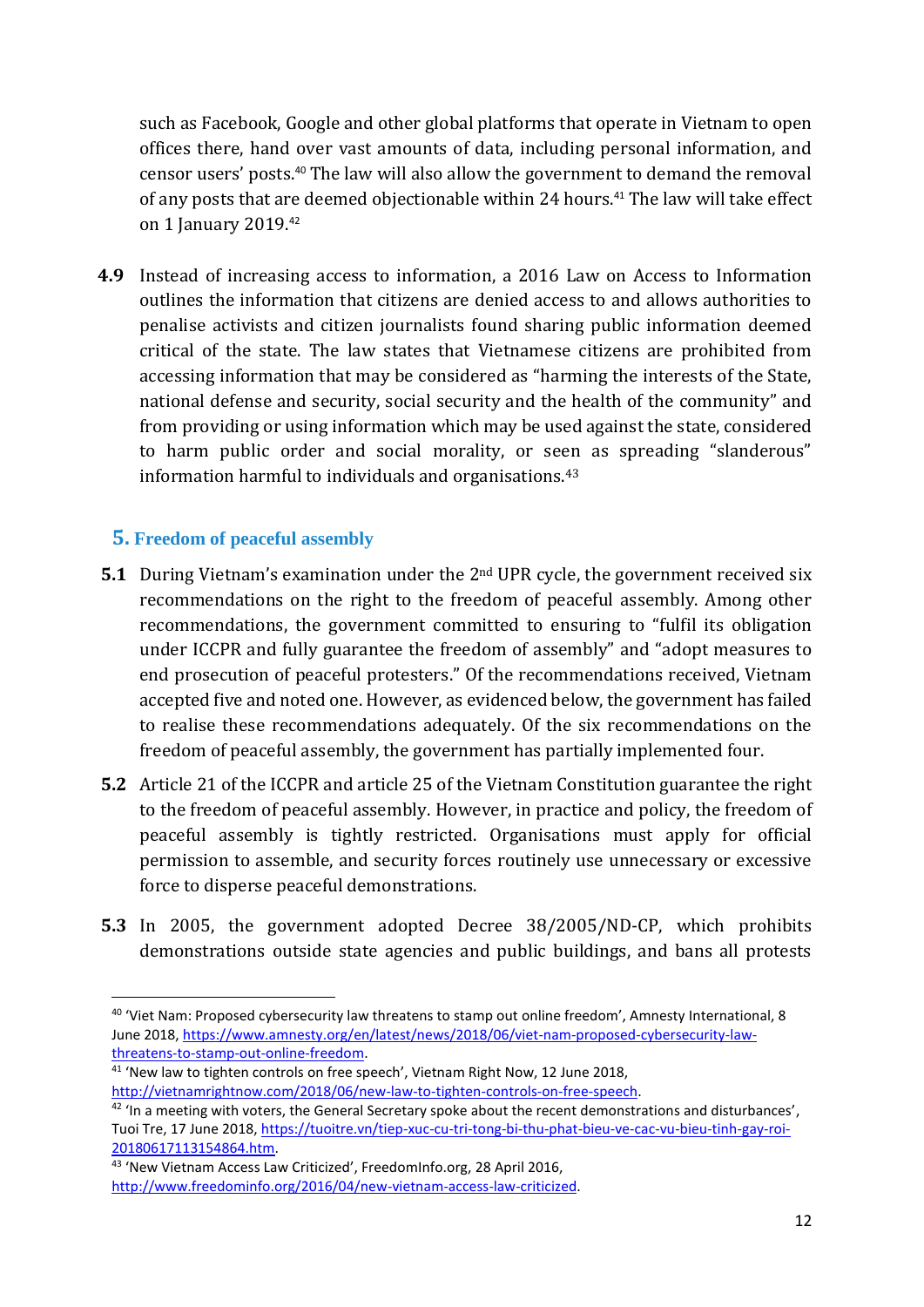deemed to "interfere with the activities" of CPV leaders and state organs. <sup>44</sup> The Circular for the Implementation of Decree 38 issued by the Ministry of Public Security in 2006 prohibits gatherings of more than five people without permission from the state.<sup>45</sup> In 2016, the Minister of Public Security issued new regulations that limit the right to demonstrate outside courts. <sup>46</sup> The authorities also have used national security laws and the Penal Code to criminalise protesters, including for "causing public disorder" (article 245 of the 1999 Penal Code); "resisting persons in the performance of their official duties" (article 330 of the 2015 Penal Code); and "abusing democratic freedoms to infringe upon the interests of the State" (article 331 of the 2015 Penal Code).

- **5.4** Despite these restrictions, human rights groups have reported protests taking place in many parts of Vietnam on a range of issues, including by victims of land expropriation demanding justice; exploited workers demanding improvement in wages and working conditions; and religious followers demanding freedom. Other protests have mobilised against Chinese encroachment in national waters and islands, police violence and environmental destruction, as well as to advocate for LGBTI rights. <sup>47</sup> While some protests have been allowed when they served particular political interests, in most cases they have been brutally suppressed.<sup>48</sup>
- **5.5** One major incident that saw demonstrations on a scale and frequency previously unseen in Vietnam was around the ecological disaster in the central costal region in April 2016 due to a toxic spill by the Formosa steel plant, which destroyed livelihoods and the environment. <sup>49</sup> A series of anti-Formosa demonstrations were held throughout Vietnam from May 2016 and into 2017, demanding accountability and reparations. A demonstration in Ha Tinh province, on the North Central Coast, was reported to have involved as many as 20,000 participants. In response, the authorities cracked down heavily on protests, using teargas and excessive force to prevent and

<sup>&</sup>lt;sup>44</sup> 'Circular guiding the implementation of a number of articles of the Governments Decree no. 38/2005/ND-CP', Defend the Defenders, [https://vietnamhumanrightsdefenders.wordpress.com/2012/12/15/circular](https://vietnamhumanrightsdefenders.wordpress.com/2012/12/15/circular-guiding-the-implementation-of-a-number-of-articles-of-the-governments-decree-no-382005nd-cp-of-march-18-2005-stipulating-a-number-of-measures-to-ensure-public-order/)[guiding-the-implementation-of-a-number-of-articles-of-the-governments-decree-no-382005nd-cp-of-march-](https://vietnamhumanrightsdefenders.wordpress.com/2012/12/15/circular-guiding-the-implementation-of-a-number-of-articles-of-the-governments-decree-no-382005nd-cp-of-march-18-2005-stipulating-a-number-of-measures-to-ensure-public-order/)[18-2005-stipulating-a-number-of-measures-to-ensure-public-order.](https://vietnamhumanrightsdefenders.wordpress.com/2012/12/15/circular-guiding-the-implementation-of-a-number-of-articles-of-the-governments-decree-no-382005nd-cp-of-march-18-2005-stipulating-a-number-of-measures-to-ensure-public-order/) <sup>45</sup> Ibid.

<sup>46</sup> Circular 13/2016/TT-BCA on 'Regulations on the duties of the People's Security forces in protecting Court hearings', issued by Public Security Minister General Trần Đại Quang on 10 March 2016, which came into force on 24 April 2016. See 'New restrictions on the right to demonstrate in Vietnam', Vietnam Committee on Human Rights[, http://queme.org/en/new-restrictions-on-the-right-to-demonstrate-in](http://queme.org/en/new-restrictions-on-the-right-to-demonstrate-in-vietnam/?v=75dfaed2dded)[vietnam/?v=75dfaed2dded.](http://queme.org/en/new-restrictions-on-the-right-to-demonstrate-in-vietnam/?v=75dfaed2dded)

<sup>47</sup> Vietnam Human Rights Network, 21 May 2017, op. cit.

<sup>48</sup> Ibid.

 $49$  Huge numbers of fish were found dead in waters adjoining the coastal provinces of Hà Tĩnh, Quảng Bình, Quảng Trị, Thừa Thiên-Huế and Nghệ An. As many as 270,000 people - fisherfolk and their families who rely on the fishing industry for their livelihoods - were affected by the deaths of millions of fish. After a two-month investigation into the disaster, the government confirmed that a steel plant owned by Formosa Plastics Group, based in Hà Tĩnh province, was the source of discharges of toxic waste into coastal waters. At the end of June 2016, Formosa publicly apologised and announced that it would provide US\$500 million in compensation, but those affected have said that this is insufficient reparation for the impact of the spill.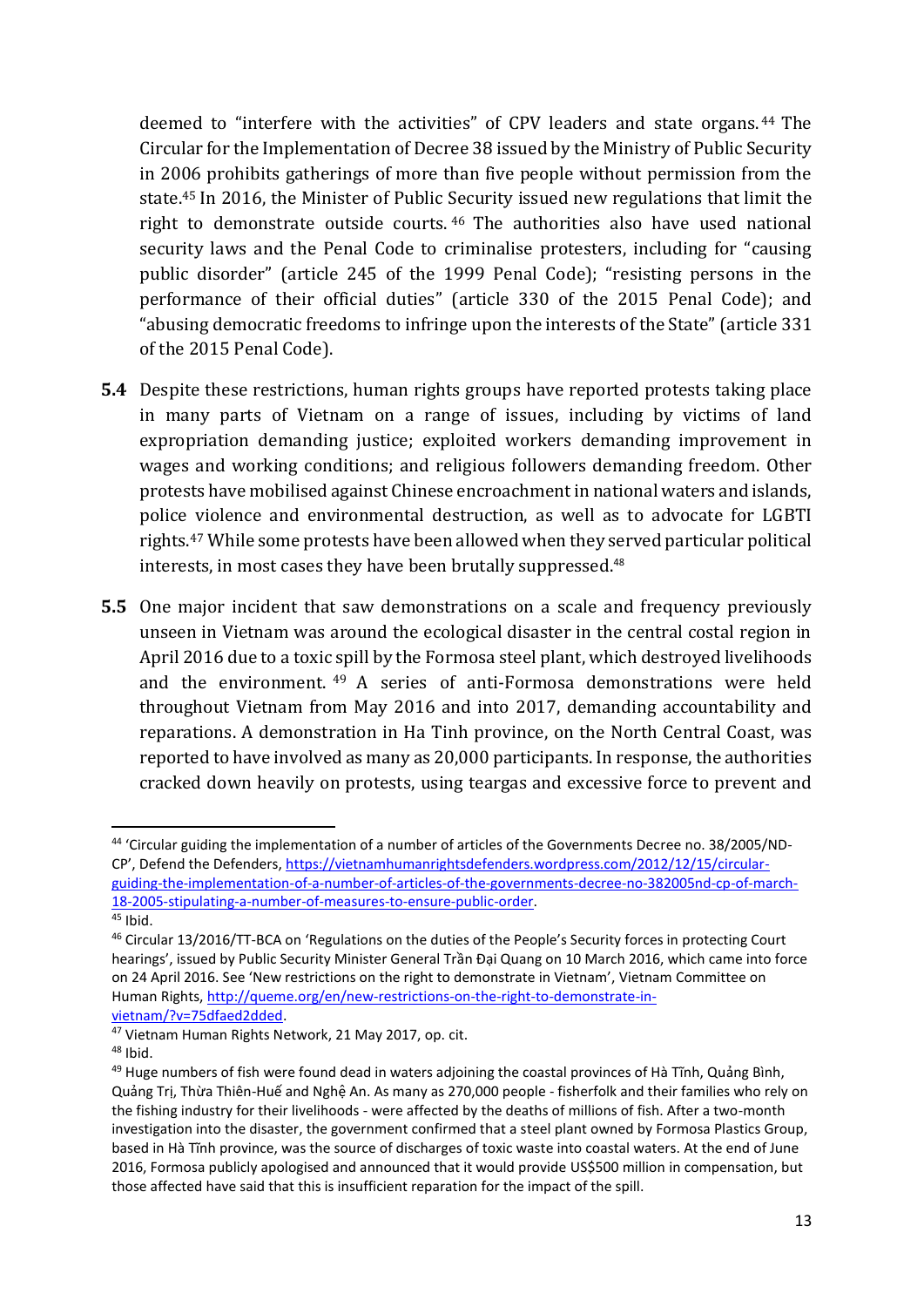punish participation, resulting in a range of human rights violations, including torture and other cruel, inhumane or degrading treatment or punishment.<sup>50</sup>

- **5.6** Dozens of activists reported on social media that security forces placed them under effective house arrest on Sunday mornings, before the scheduled anti-Formosa protests. Thugs vandalised their property by splashing red paint and police detained people on the street who they suspected of supporting the protests, holding them for hours to ensure they could not take part in demonstrations. Access to Facebook was also blocked for most of the day when protests took place. <sup>51</sup> At least three HRDs who supported these protests have been persecuted. Hoang Duc Binh was sentenced to 14 years after being convicted on two separate charges under the 1999 Penal Code, under article 257 for "resisting officers acting under their duty" and article 258 for "abusing freedoms and democratic rights." <sup>52</sup> Nguyen Van Hoa had been initially arrested under article 258 for "abusing democratic freedoms", but was later charged under article 88 for "propaganda against the state" and sentenced to seven years imprisonment. <sup>53</sup> Bach Hong Quyen is facing arrest for "causing public disorder" under article 245 and is in hiding. 54
- **5.7** Most recently, thousands of protesters took to the streets on 9 and 10 June 2018 against a proposal that would allow foreign firms to have 99-year leases on new special economic zones in Vietnam's northern Van Don island, central Bac Van Phong and southern Phu Quoc island, as well as a Cyber Security law that aims to criminalise dissenting views.<sup>55</sup> The demonstrations were larger than the protests that followed the Formosa waste spill. Plainclothes police were reportedly seen violently dragging away protesters, while in Hanoi, dozens of demonstrators were arrested and bundled into buses. Facebook accounts in Ho Chi Minh City were reported for abuse in an attempt to suppress the dissemination of information about the protests.<sup>56</sup> Anti-riot special forces, including using helicopters, were reportedly called in by authorities to

<sup>51</sup> 'Vietnam: Crackdown on Peaceful Environmental Protesters', Human Rights Watch, 18 May 2016, [https://www.hrw.org/news/2016/05/18/vietnam-crackdown-peaceful-environmental-protesters.](https://www.hrw.org/news/2016/05/18/vietnam-crackdown-peaceful-environmental-protesters)

<sup>52</sup> 'Two Years Later, Formosa Toxic Pollution Still Sends People to Prison in Vietnam', The Vietnamese, 24 April 2018: [https://www.thevietnamese.org/2018/04/formosa-toxic-pollution-still-sends-people-to-prison-in](https://www.thevietnamese.org/2018/04/formosa-toxic-pollution-still-sends-people-to-prison-in-vietnam/)[vietnam.](https://www.thevietnamese.org/2018/04/formosa-toxic-pollution-still-sends-people-to-prison-in-vietnam/)

<sup>54</sup> 'Vietnam Issues Warrant for Environmental Activist', VOA, 12 May 2017,

<sup>50</sup> 'Urgent Action Update: Maximum Prison Sentence for Anti-Formosa Activist', Amnesty International, 28 February 2018[, https://www.amnesty.org/download/Documents/ASA4179622018ENGLISH.pdf.](https://www.amnesty.org/download/Documents/ASA4179622018ENGLISH.pdf)

<sup>53 &#</sup>x27;Vietnamese Blogger Jailed for Environmental Reports', BBC, 28 November 2017, [https://www.bbc.com/news/world-asia-42153142.](https://www.bbc.com/news/world-asia-42153142)

[https://www.voanews.com/a/vietnam-issues-warrant-environmental-activist/3850078.html.](https://www.voanews.com/a/vietnam-issues-warrant-environmental-activist/3850078.html) 55 'Protests expose government weakness on China', Vietnam Right Now, 11 June 2018, [http://vietnamrightnow.com/2018/06/protests-expose-government-weakness-on-china.](http://vietnamrightnow.com/2018/06/protests-expose-government-weakness-on-china)

<sup>&</sup>lt;sup>56</sup> A US citizen, Will Anh Nguyen, was arrested and detained on 10 June 2018 for participating in a demonstration earlier that day in Ho Chi Minh City. See 'The Right to Protest in Vietnam is Not Only Legal, It's Constitutional', The Vietnamese, 15 June 2018, [https://www.thevietnamese.org/2018/06/the-right-to-protest](https://www.thevietnamese.org/2018/06/the-right-to-protest-in-vietnam-is-not-only-legal-its-constitutional/)[in-vietnam-is-not-only-legal-its-constitutional.](https://www.thevietnamese.org/2018/06/the-right-to-protest-in-vietnam-is-not-only-legal-its-constitutional/)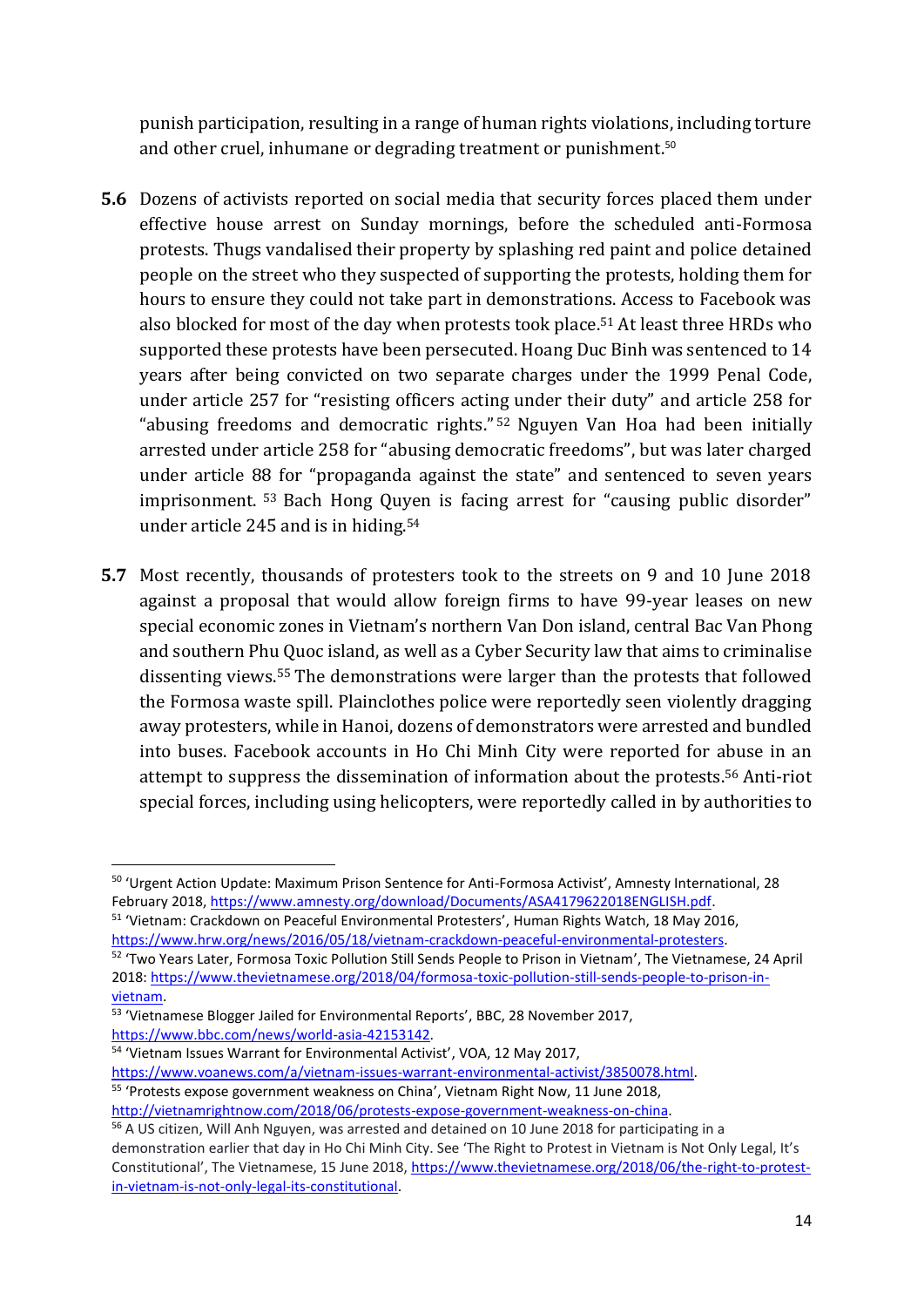suppress the protests in the coastal town of Phan Ri in Binh Thuan Province. <sup>57</sup> On the morning of 17 June 2018, hundreds of uniformed police officers surrounded downtown Ho Chi Minh City in a preemptive attempt to suppress protesters and barbed wires were set up in areas known for demonstrations. At least 40 people were arbitrarily detained and taken to a temporary detention camp in Tan Dan park, where they were severely beaten by security officers before being released. <sup>58</sup> The government has since announced it has postponed plans to introduce the law on special economic zones. 59

## **6. Recommendations to the Government of Vietnam**

Our organisations call on the Government of Vietnam to create and maintain, in law and in practice, an enabling environment for civil society, in accordance with the rights enshrined in the ICCPR, the UN Declaration on Human Rights Defenders and Human Rights Council resolutions 22/6, 27/5 and 27/31.

At a minimum, the following conditions should be guaranteed: the freedoms of association, peaceful assembly and expression, the right to operate free from unwarranted state interference, the right to communicate and cooperate, the right to seek and secure funding, and the state's duty to protect. In light of this, the following specific recommendations are made:

#### **6.1 Regarding the freedom of association**

- Take measures to foster a safe, respectful and enabling environment for civil society, including by removing legal and policy measures that unwarrantedly limit the right to association.
- Revise Decree 45 (2010) to ensure that undue restrictions on the freedom of association, and particularly on the formation and operation of independent CSOs, are removed, in order to bring its provisions into compliance with articles 21 and 22 of ICCPR.
- Revise existing labour laws to recognise the right to the freedom of association, guarantee the effective and independent functioning of autonomous trade unions and ratify ILO Convention No. 87 on Freedom of Association.

<sup>1</sup> <sup>57</sup> Based on information provided to VOICE.

<sup>58</sup> 'Black Sundays Report: Vietnamese People's Response to Police Brutality During June 2018 Protests' 29 June 2018, pp 11-12, https://drive.google.com/file/d/1UD7YVOH-3KZ0sDLfQ4Ey0KLwpV08-XTu/view  $59$  Ibid., p 2.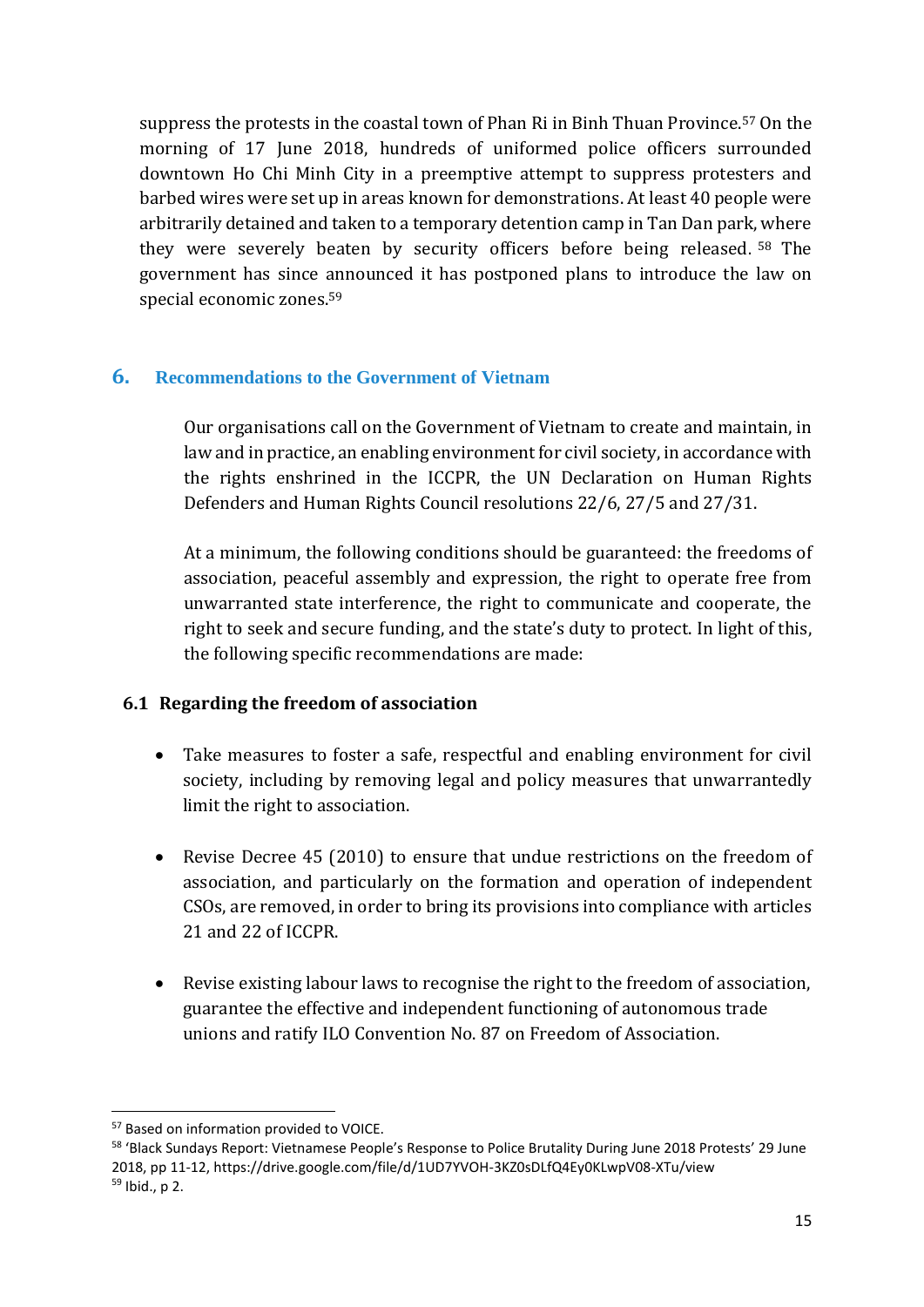Allow all independent religious organisations to conduct religious activities freely and govern themselves and revise the 2016 Law on Belief and Religion to ensure that the law protects the right to the freedom of association and religion or belief, in line with the ICCRPR and other relevant international laws and standards.

# **6.2 Regarding the protection of human rights defenders**

- Ensure that civil society activists, HRDs, journalists and bloggers are provided with a safe and secure environment in which to carry out their work. Conduct impartial, thorough and effective investigations into all cases of attacks on and harassment and intimidation against them and bring the perpetrators to justice.
- Ensure that HRDs are able to carry out their legitimate activities without fear or undue hindrance, obstruction or legal and administrative harassment, and allow activists to travel within Vietnam and abroad freely.
- Publicly and unambiguously condemn physical assaults and other forms of harassment and retaliation against human rights activists and bloggers, emphasising that such acts are illegal and that anyone involved in ordering or facilitating such attacks will be held responsible.
- Initiate a consolidated process of repeal or amendment of legalisation and decrees that unwarrantedly restrict the legitimate work of HRDs, in line with the UN Declaration on Human Rights Defenders;
- Repeal or amend provisions in the Penal Code to ensure that ambiguous provisions relating to national security are clearly defined or removed, notably articles 79 (109), 87 (116), 88 (117), 89 (118), 91 (121), 257 (330) and 258 (331), so they cannot be applied in an arbitrary manner to stifle legitimate and peaceful dissent and the freedom of expression.
- Unconditionally and immediately release all HRDs, including journalists and bloggers, detained for exercising their fundamental rights to the freedoms of association, peaceful assembly and expression, and drop all charges against them.
- End the practice of incommunicado detention, solitary confinement, torture, illtreatment and punitive transfers of HRDs to prisons far from to their homes, in accordance with the UN Standard Minimum Rules for the Treatment of Prisoners (the Mandela Rules).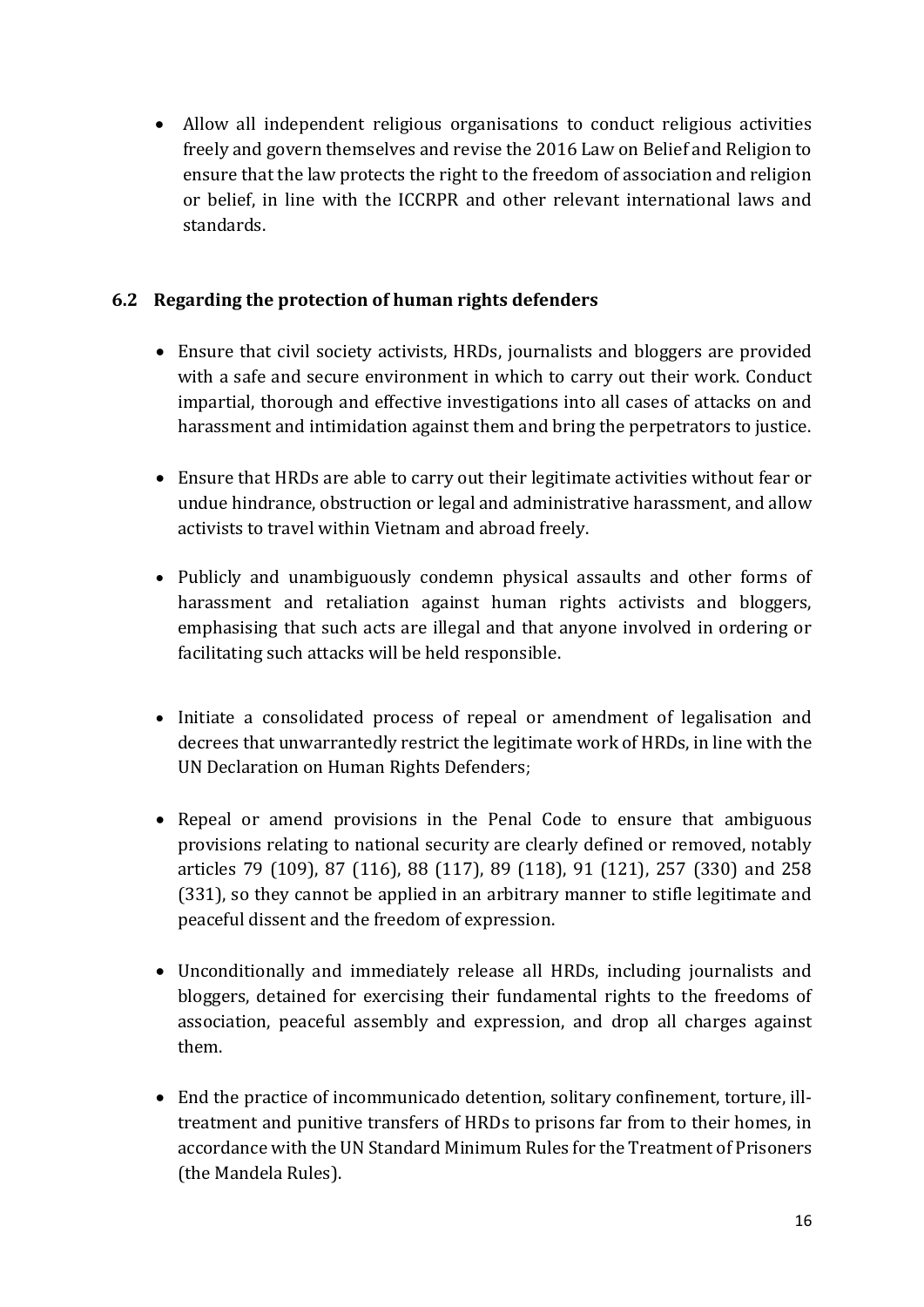Systematically apply legal provisions that promote and protect human rights and establish mechanisms that protect human rights activists by adopting a specific law on the protection of HRDs, in accordance with Council resolution 27.31 of the Human Rights Council

# **6.3 Regarding the freedom of expression, independence of the media and access to information**

- Ensure the freedom of expression and media freedom by all bringing national legislation into line with international law and standards. In particular, review the 2016 Press Law and Decree 159/2013/ND-CP.
- Adopt legislation authorising the publication of independent, privately run newspapers and magazines.
- Ensure that journalists and bloggers may work freely and without fear of criminalisation, threats or attacks for expressing critical opinions or covering state abuses.
- Guarantee unfettered access for all people in Vietnam to domestic and foreign media information, both offline and online.
- Ensure that internet laws, in particular Decree No.72/2013/ND-CP, Decree No.174/2013/ND-CP and the new cybersecurity law, comply with international human rights law and standards and remove filtering, surveillance and other restrictions on internet usage, so as to ensure free access to electronic media for journalists, bloggers and other internet users.

# **6.4 Regarding the freedom of peaceful assembly**

- Repeal or amend Decree 38/2005/ND-CP in order to guarantee fully the right to the freedom of peaceful assembly.
- Unconditionally and immediately release all protesters, HRDs and journalists detained for exercising their right to the freedom of peaceful assembly.
- Immediately and impartially investigate all instances of unnecessary and excessive use of force committed by security forces while handling protests and demonstrations.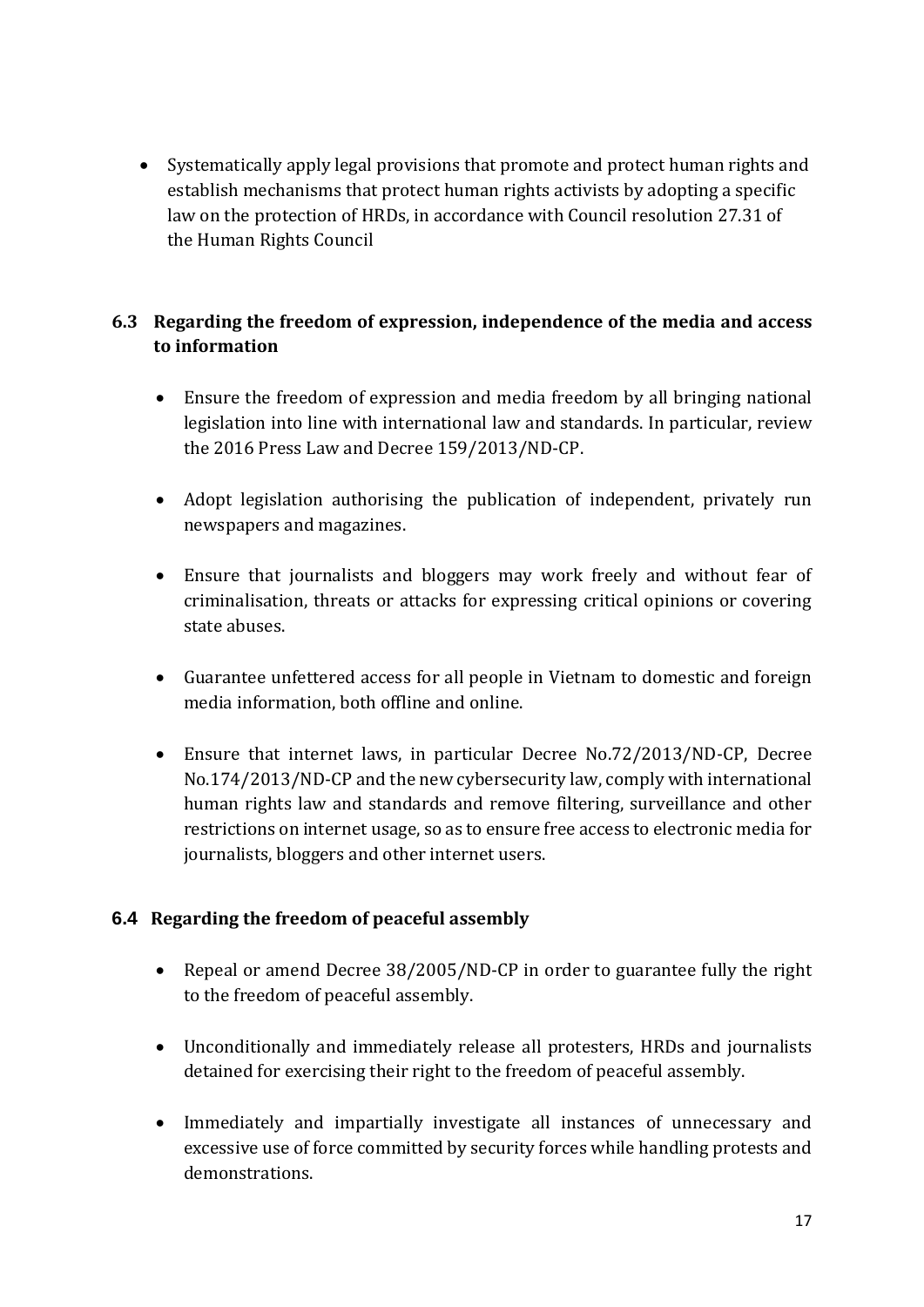- Review and if necessary update existing human rights training for police and security forces, with the assistance of international human rights organisations, to foster the more consistent application of international human rights standards, including the UN Basic Principles on the Use of Force and Firearms.
- Provide recourse for judicial review and effective remedy, including compensation, in cases of unlawful denial of the right to the freedom of peaceful assembly by state authorities.

#### **6.5 Regarding access to UN Special Procedures mandate holders**

 Extend a standing invitation to all UN Special Procedure mandate holders and prioritise official visits by the: 1) Special Rapporteur on the situation of human rights defenders; 2) Special Rapporteur on the promotion and protection of the right to freedom of opinion and expression; 3) Special Rapporteur on the rights to freedom of peaceful assembly and of association.

#### **6.6 Regarding state engagement with civil society**

- Implement transparent and inclusive mechanisms of public consultations with independent civil society groups and HRDs on all issues mentioned above and enable the more effective involvement of civil society in the preparation of law and policy.
- Systematically consult with civil society on the implementation of the UPR, including by holding periodical comprehensive consultations with a diverse range of civil society sectors.
- Incorporate the results of this UPR into action plans for the promotion and protection of all human rights, taking into account the proposals of civil society, and present a midterm evaluation report to the Human Rights Council on the implementation of the recommendations of this session.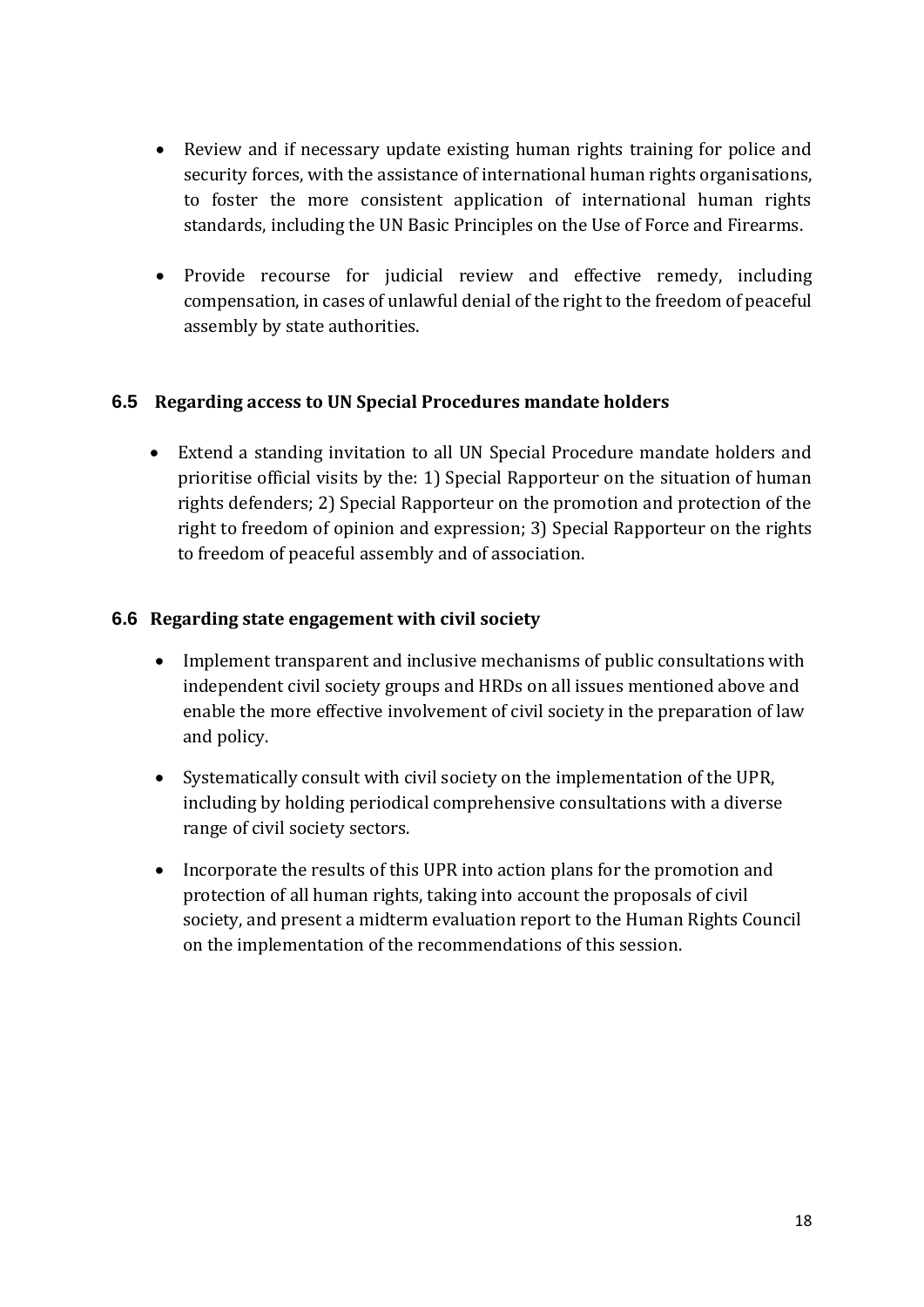# **Annex: Assessment of implementation of civic space recommendations under the 2nd cycle**

| Theme: D45 Freedom of<br>association                                                                                                                                                                                                                                                                                 |        |                                                                                                                             |                                                                         |
|----------------------------------------------------------------------------------------------------------------------------------------------------------------------------------------------------------------------------------------------------------------------------------------------------------------------|--------|-----------------------------------------------------------------------------------------------------------------------------|-------------------------------------------------------------------------|
| 143.144. Further implement<br>measures aimed at promoting<br>freedom of expression and<br>association and freedom of the<br>media in line with the most<br>advanced international standards<br>(Italy)<br>Source of position:<br>A/HRC/26/6/Add.1                                                                    | Accept | D45 Freedom of<br>association<br><b>Affected persons:</b><br>- CSOs<br>- trade unions<br>- religious minorities             | Status: Not<br>implemented:<br>Source: Paragraph:<br>$2.2 - 2.9$        |
| 143.145. Take all necessary action to<br>respect and promote the right to<br>freedom of expression, peaceful<br>assembly and association in line with<br>its international human rights<br>obligations (Lithuania)<br><b>Source of position:</b><br>A/HRC/26/6/Add.1                                                 | Accept | D45 Freedom of<br>association<br><b>Affected persons:</b><br>- CSOs<br>- trade unions<br>- religious minorities             | <b>Status: Not</b><br>implemented:<br>Source: Paragraph:<br>$2.2 - 2.9$ |
| 143.165. Create conditions<br>favourable to the realization of<br>freedom of expression, both online<br>and offline, freedom of association,<br>and freedom of religion and belief<br>(Poland);<br><b>Source of position:</b><br>A/HRC/26/6/Add.1                                                                    | Accept | D45 Freedom of<br>association<br><b>Affected persons:</b><br>- CSO <sub>S</sub><br>- trade unions<br>- religious minorities | Status: Not<br>implemented:<br>Source: Paragraph:<br>$2.2.-2.9$         |
| 143.169. Encourage strengthening of<br>NGOs by promoting a legal,<br>administrative and fiscal framework<br>in which such institutions can be<br>created and developed and perform<br>their activities without any obstacles<br>and with freedom of expression<br>(Spain)<br>Source of position:<br>A/HRC/26/6/Add.1 | Accept | D45 Freedom of<br>association<br><b>Affected persons:</b><br>- CSOs<br>- trade unions<br>- religious minorities             | Status: Not<br>implemented:<br>Source: Paragraph:<br>$2.2 - 2.9$        |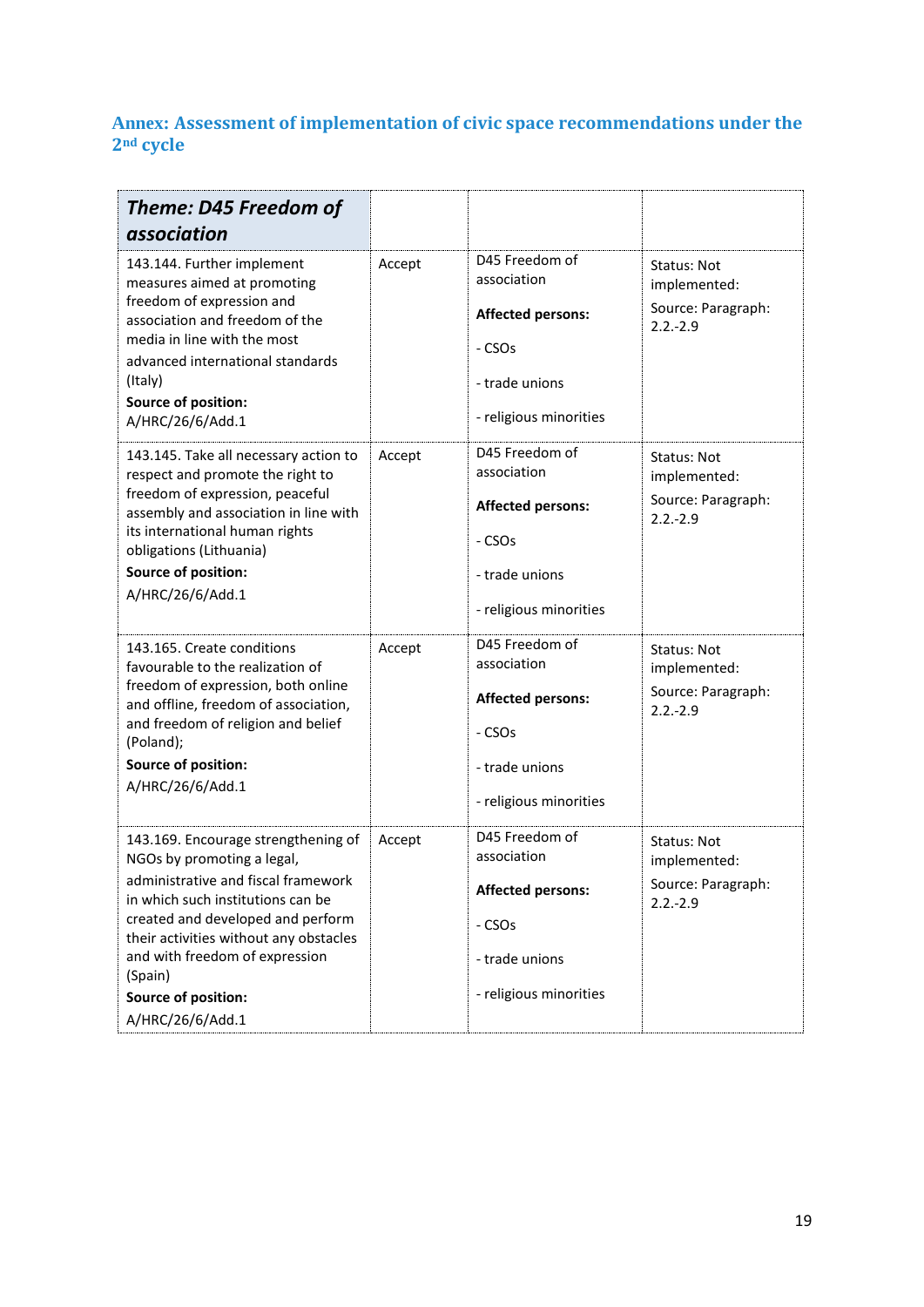| 143.172. Take measures to ensure<br>freedom of association, peaceful<br>assembly and demonstration<br>(France)<br>Source of position:<br>A/HRC/26/6/Add.1                                                                                                                                                                            | Accept | D45 Freedom of<br>association<br><b>Affected persons:</b><br>- CSOs<br>- trade unions<br>- religious minorities | Status: Not<br>implemented:<br>Source: Paragraph:<br>$2.2 - 2.9$ |
|--------------------------------------------------------------------------------------------------------------------------------------------------------------------------------------------------------------------------------------------------------------------------------------------------------------------------------------|--------|-----------------------------------------------------------------------------------------------------------------|------------------------------------------------------------------|
| 143.173. Facilitate the development<br>of a safe and enabling environment<br>for all civil society actors to freely<br>associate and express their views by<br>ensuring that national legislative<br>provisions are not invoked to stifle<br>legitimate and peaceful dissent<br>(Ireland)<br>Source of position:<br>A/HRC/26/6/Add.1 | Accept | D45 Freedom of<br>association<br><b>Affected persons:</b><br>- CSO <sub>S</sub>                                 | Status: Not<br>implemented:<br>Source: Paragraph:<br>$2.2 - 2.9$ |
| 143.174. Take concrete steps to<br>create a friendly environment for<br>NGOs, including by easing their<br>registration requirements (Czech<br>Republic)<br>Source of position:<br>A/HRC/26/6/Add.1                                                                                                                                  | Accept | D45 Freedom of<br>association<br><b>Affected persons:</b><br>- CSO <sub>S</sub>                                 | Status: Not<br>implemented:<br>Source: Paragraph:<br>$2.2 - 2.9$ |
| Theme: H1 Human rights<br>defenders                                                                                                                                                                                                                                                                                                  |        |                                                                                                                 |                                                                  |
| 143.115. Take into account the<br>opinions of the Working Group on<br>Arbitrary Detention on the release of<br>around 30 persons detained<br>arbitrarily since the last UPR<br>(Switzerland)<br>Source of position:<br>A/HRC/26/6/Add.1                                                                                              | Noted  | H1 Human rights<br>defenders<br>D33 Arbitrary arrest and<br>detention<br><b>Affected persons:</b><br>- HRDs     | Status: Not<br>implemented<br>Source: 3.2                        |
| 143.116. Implement the opinions of<br>the Working Group on Arbitrary<br>Detention on individuals and release<br>the individuals concerned (New<br>Zealand)<br>Source of position:<br>A/HRC/26/6/Add.1                                                                                                                                | Noted  | H1 Human rights<br>defenders<br>D33 Arbitrary arrest and<br>detention<br><b>Affected persons:</b><br>- HRDs     | <b>Status: Partially</b><br>implemented<br>Source: 3.2           |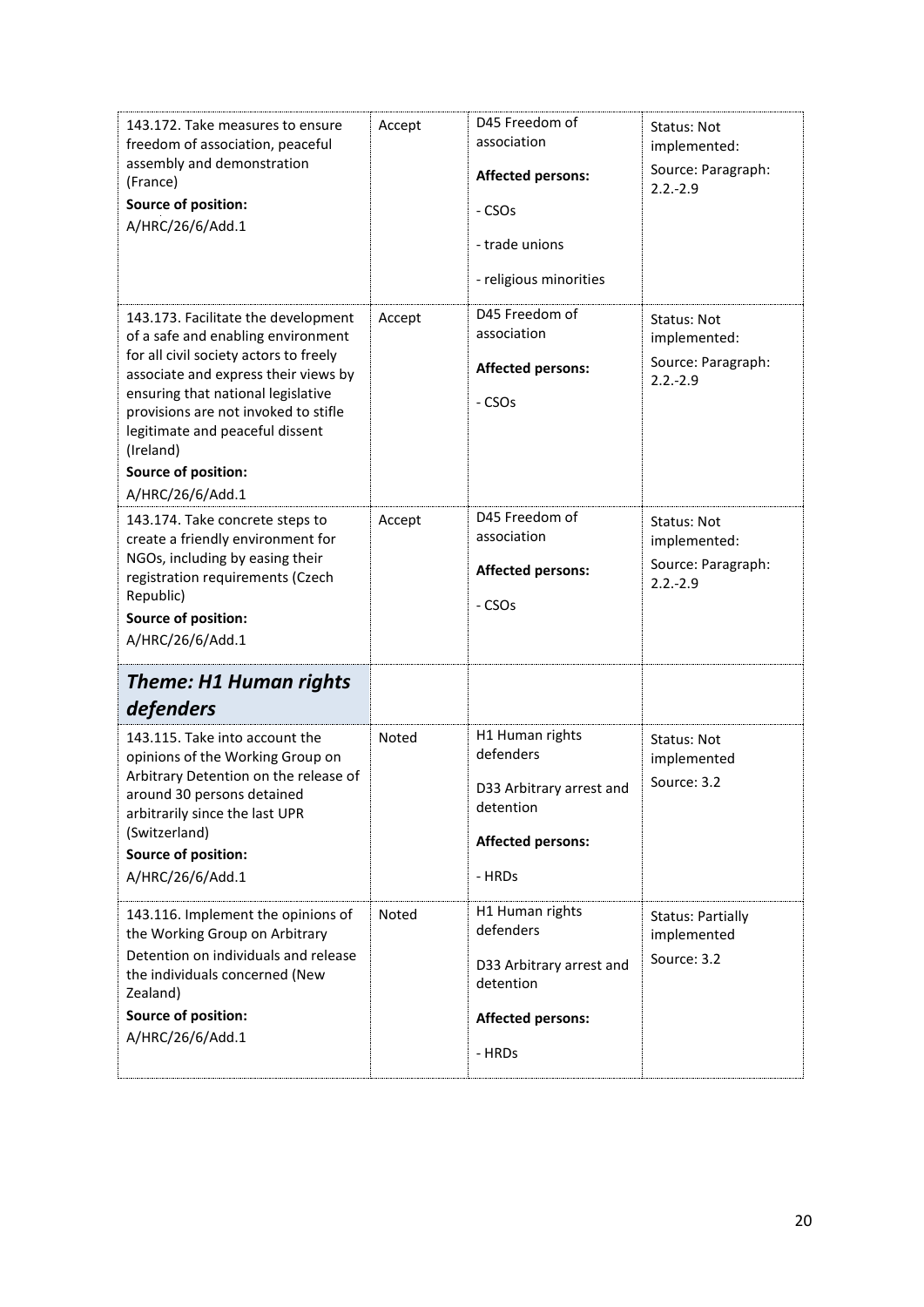| <b>Source of position:</b><br>A/HRC/26/6/Add.1<br>143.167. Ensure a favourable<br>environment for the activities of<br>human rights defenders, journalists<br>and other civil society actors<br>(Tunisia);<br><b>Source of position:</b><br>A/HRC/26/6/Add.1<br>Theme: D43 Freedom of<br>opinion and expression<br>143.144. Further implement<br>measures aimed at promoting<br>freedom of expression and<br>association and freedom of the | Noted<br>Accepted | - religious groups<br>H1 Human rights<br>defenders<br>D43 Freedom of opinion<br>and expression<br><b>Affected persons:</b><br>- HRDs<br>- media<br>D43 Freedom of opinion<br>and expression<br><b>Affected persons:</b> | Status: Not<br>implemented:<br>Source: 3.2-3.6<br>Status: Not<br>implemented:<br>Source: 4.3-4.6 |
|---------------------------------------------------------------------------------------------------------------------------------------------------------------------------------------------------------------------------------------------------------------------------------------------------------------------------------------------------------------------------------------------------------------------------------------------|-------------------|-------------------------------------------------------------------------------------------------------------------------------------------------------------------------------------------------------------------------|--------------------------------------------------------------------------------------------------|
| the effective protection of the right<br>to freedom of expression and<br>information, as well as the<br>independence of the media, and<br>release all human rights defenders,<br>journalists, and religious and<br>political dissidents detained for the<br>peaceful expression of their opinion<br>(Czech Republic)                                                                                                                        |                   | defenders<br>D33 Arbitrary arrest and<br>detention<br><b>Affected persons:</b><br>- HRDs<br>- media                                                                                                                     | implemented<br>Source: 3.2-3.6                                                                   |
| 143.118. Revise vague national<br>security laws that are used to<br>suppress universal rights, and<br>unconditionally release all political<br>prisoners, such as Dr. Cu Huy Ha Vu,<br>Le Quoc Quan, Dieu Cay and Tran<br>Huynh Duy Thuc (United States of<br>America);<br><b>Source of position:</b><br>A/HRC/26/6/Add.1<br>143.160. Take measures to ensure                                                                               | Noted<br>Noted    | H1 Human rights<br>defenders<br>D33 Arbitrary arrest and<br>detention<br><b>Affected persons:</b><br>- HRDs<br>H1 Human rights                                                                                          | Status: Not<br>implemented<br>Source: 3.2 -3.3<br>Status: Not                                    |
| 143.117. Immediately release all<br>prisoners held in arbitrary detention<br>and recompense them as requested<br>by the Working Group on Arbitrary<br>Detention (Germany)<br>Source of position:<br>A/HRC/26/6/Add.1                                                                                                                                                                                                                        | Noted             | H1 Human rights<br>defenders<br>D33 Arbitrary arrest and<br>detention<br><b>Affected persons:</b><br>- HRDs                                                                                                             | <b>Status: Partially</b><br>implemented<br>Source: 3.2                                           |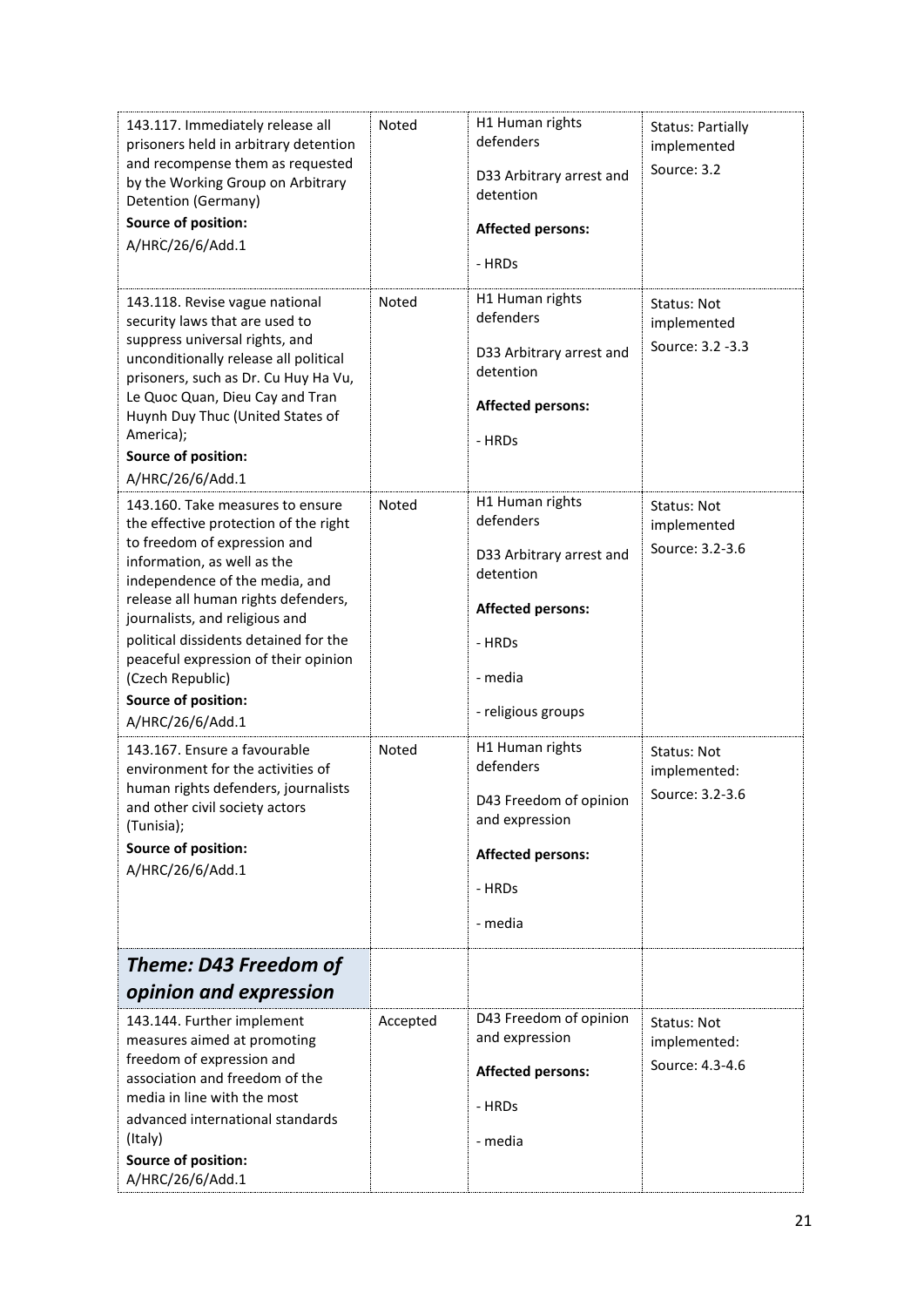| 143.145. Take all necessary action to<br>respect and promote the right to<br>freedom of expression, peaceful<br>assembly and association in line with<br>its international human rights<br>obligations (Lithuania)<br><b>Source of position:</b><br>A/HRC/26/6/Add.1                                                                                        | Accepted | D43 Freedom of opinion<br>and expression<br><b>Affected persons:</b><br>- HRDs<br>- media               | Status: Not<br>implemented:<br>Source: 4.3-4.6        |
|-------------------------------------------------------------------------------------------------------------------------------------------------------------------------------------------------------------------------------------------------------------------------------------------------------------------------------------------------------------|----------|---------------------------------------------------------------------------------------------------------|-------------------------------------------------------|
| 143.146. Actively promote steps to<br>guarantee freedom of expression, as<br>well as the freedom and<br>independence of the press, including<br>on the Internet (Japan)<br><b>Source of position:</b><br>A/HRC/26/6/Add.1                                                                                                                                   | Accepted | D43 Freedom of opinion<br>and expression<br><b>Affected persons:</b><br>- HRDs<br>- media               | Status: Not<br>implemented:<br>Source: 4.3-4.9        |
| 143.147. Ensure that Viet Nam<br>complies with its international<br>obligations regarding freedom of<br>expression, religion and assembly<br>(Belgium);<br>Source of position:<br>A/HRC/26/6/Add.1                                                                                                                                                          | Accepted | D43 Freedom of opinion<br>and expression<br><b>Affected persons:</b><br>- HRDs<br>- media               | <b>Status: Not</b><br>implemented:<br>Source: 4.3-4.9 |
| 143.148. Allow bloggers, journalists,<br>other internet users and<br>nongovernmental organizations<br>(NGOs) to promote and protect<br>human rights specifically by ensuring<br>that laws concerning the Internet<br>comply with the<br>freedom of expression and<br>information (Netherlands);<br>Source of position:<br>A/HRC/26/6/Add.1                  | Accepted | D43 Freedom of opinion<br>and expression<br><b>Affected persons:</b><br>- HRDs<br>- bloggers<br>- media | Status: Not<br>implemented:<br>Source: 4.3-4.9        |
| 143.149. Protect and guarantee<br>respect for freedom of information<br>and expression, particularly for<br>journalists, bloggers and human<br>rights defenders, and undertake a<br>review of legislation governing the<br>press to ensure its compliance with<br>international standards<br>(Luxembourg)<br><b>Source of position:</b><br>A/HRC/26/6/Add.1 | Accepted | D43 Freedom of opinion<br>and expression<br><b>Affected persons:</b><br>- HRDs<br>- bloggers<br>- media | Status: Not<br>implemented:<br>Source: 4.3-4.9        |
| 143.150. Take steps to amend its<br>Penal Code to ensure that it cannot<br>be applied in an arbitrary manner to<br>prevent freedom of expression<br>(Finland)<br>Source of position:<br>A/HRC/26/6/Add.1                                                                                                                                                    | Accepted | D43 Freedom of opinion<br>and expression<br><b>Affected persons:</b><br>- HRDs<br>- media               | Status: Not<br>implemented:<br>Source: 3.3            |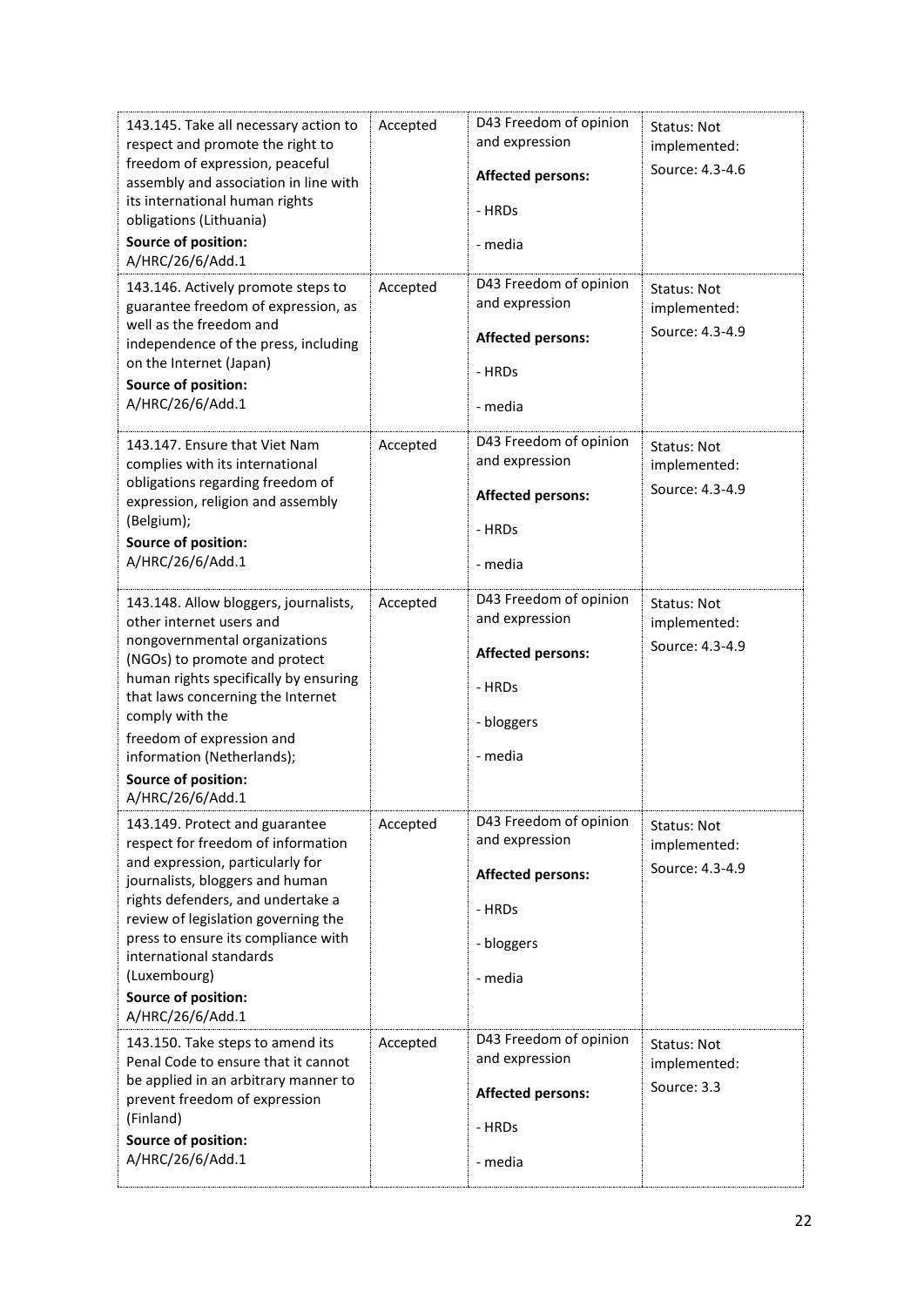| 143.151. Repeal or amend<br>ambiguous provisions relating to<br>national security in the Penal Code<br>to prevent those provisions being<br>applied in an arbitrary manner to<br>stifle legitimate and peaceful dissent,<br>debate and freedom of expression<br>(Denmark)<br>Source of position:<br>A/HRC/26/6/Add.1                       | Noted    | D43 Freedom of opinion<br>and expression<br>H1 Human rights<br>defenders<br><b>Affected persons:</b><br>- HRDs            | Status: Not<br>implemented:<br>Source: 3.3     |
|--------------------------------------------------------------------------------------------------------------------------------------------------------------------------------------------------------------------------------------------------------------------------------------------------------------------------------------------|----------|---------------------------------------------------------------------------------------------------------------------------|------------------------------------------------|
| 143.152. Repeal or modify the Penal<br>Code relating to national security<br>particularly Articles 79, 88 and 258,<br>in order to prevent those articles<br>from being applied in an arbitrary<br>manner to impede freedom of<br>opinion and expression, including on<br>the Internet (France);<br>Source of position:<br>A/HRC/26/6/Add.1 | Noted    | D43 Freedom of opinion<br>and expression<br>H1 Human rights<br>defenders<br><b>Affected persons:</b><br>- HRDs<br>- media | Status: Not<br>implemented:<br>Source: 3.3     |
| 143.153. Protect freedom of<br>expression both offline and online by<br>bringing legislation such as Decrees 2<br>and 72 into compliance with<br>international human rights law (New<br>Zealand)<br>Source of position:<br>A/HRC/26/6/Add.1                                                                                                | Accepted | D43 Freedom of opinion<br>and expression<br><b>Affected persons:</b><br>- HRDs<br>- bloggers<br>- media                   | Status: Not<br>implemented:<br>Source: 4.3-4.6 |
| 143.154. Revise "Decree 72" and<br>"Decree 174" relating to the<br>management, provision and use of<br>the Internet, to ensure their<br>consistency with international<br>human rights obligations, and in<br>particular with Articles 19, 21 and 22<br>of ICCPR (Ireland)<br>Source of position:<br>A/HRC/26/6/Add.1                      | Accepted | D43 Freedom of opinion<br>and expression<br><b>Affected persons:</b><br>- HRDs<br>- bloggers                              | Status: Not<br>implemented:<br>Source: 4.3-4.6 |
| 143.155. Ensure that Decree 72,<br>concerning the management,<br>provision and use of Internet<br>services and information online, is<br>implemented in a manner<br>that does not limit individuals' rights<br>to voice their opinions online<br>(Finland)<br>Source of position:<br>A/HRC/26/6/Add.1                                      | Accepted | D43 Freedom of opinion<br>and expression<br><b>Affected persons:</b><br>- HRDs<br>- bloggers                              | Status: Not<br>implemented:<br>Source: 4.4     |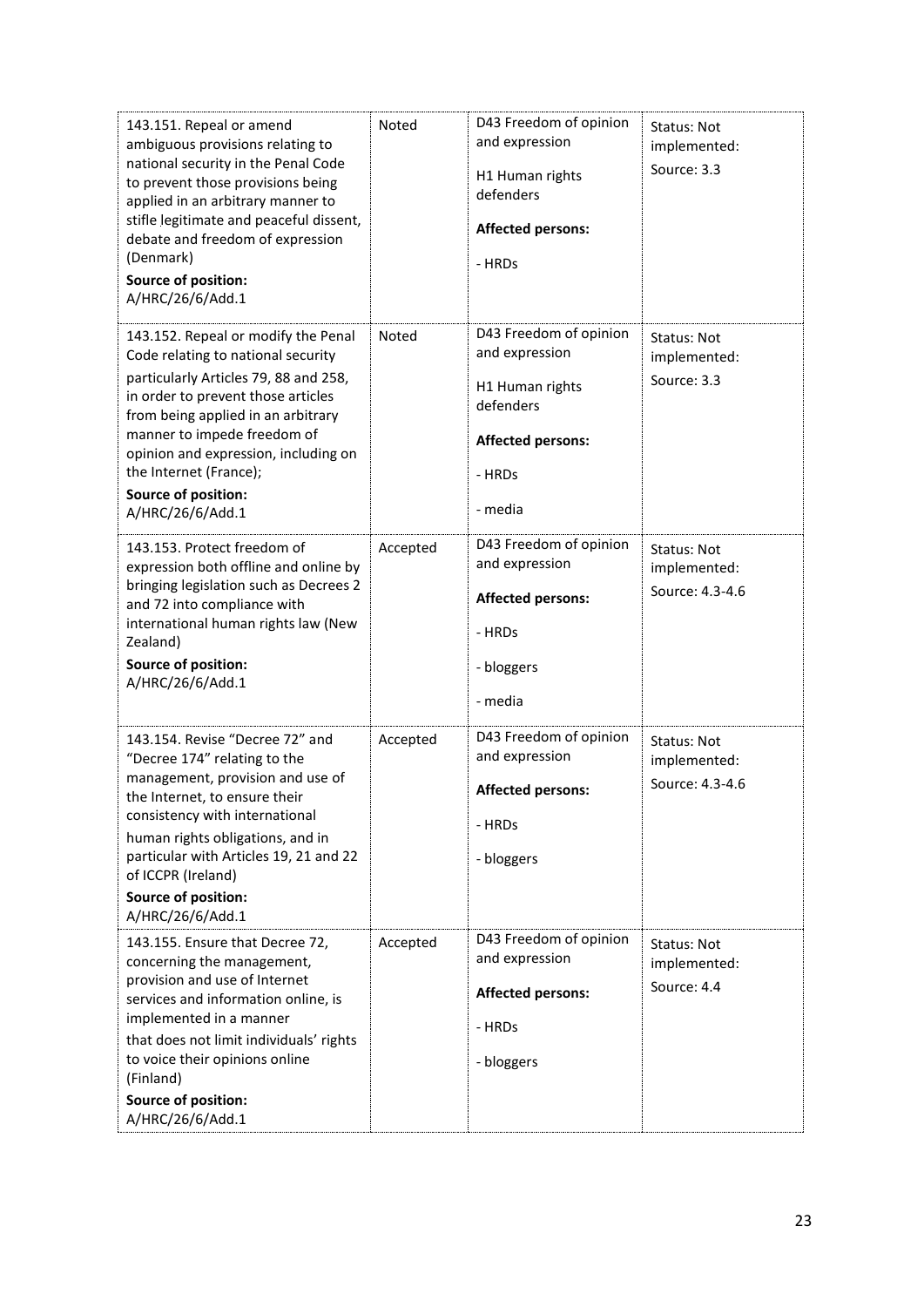| 143.156. Give space to non-state<br>media, and that make Criminal Code<br>Articles 79, 88 and 258 more specific<br>and consistent with international<br>human rights obligations on freedom<br>of expression (Australia)<br>Source of position:<br>A/HRC/26/6/Add.1                                                                                                                                        | Accepted | D43 Freedom of opinion<br>and expression<br><b>Affected persons:</b><br>- HRDs<br>- bloggers            | Status: Not<br>implemented:<br>Source: 3.3                        |
|------------------------------------------------------------------------------------------------------------------------------------------------------------------------------------------------------------------------------------------------------------------------------------------------------------------------------------------------------------------------------------------------------------|----------|---------------------------------------------------------------------------------------------------------|-------------------------------------------------------------------|
| 143.157. Amend the provisions<br>concerning offences against national<br>security which could restrict freedom<br>of expression, including on the<br>Internet, particularly articles 79, 88<br>and 258 of the Penal Code, to ensure<br>its compliance with Viet Nam's<br>international obligations, including<br>ICCPR (Canada);<br>Source of position:<br>A/HRC/26/6/Add.1                                | Accepted | D43 Freedom of opinion<br>and expression<br><b>Affected persons:</b><br>- HRDs<br>- bloggers            | Status: Not<br>implemented:<br>Source: 3.3                        |
| 143.158. Take the necessary<br>measures to protect freedom of<br>expression and press freedom,<br>including through the Internet<br>(Brazil)<br>Source of position:<br>A/HRC/26/6/Add.1                                                                                                                                                                                                                    | Accepted | D43 Freedom of opinion<br>and expression<br><b>Affected persons:</b><br>- HRDs<br>- media               | Status: Not<br>implemented:<br>Source: 4.3-4.9                    |
| 143.159. Undertake measures<br>enabling unrestricted access and use<br>of the Internet to all citizens and<br>undertake measures to guarantee<br>the freedom of opinion and<br>expression to everyone, as well as<br>the freedom of press and media<br>in the country (Estonia)<br><b>Source of position:</b><br>A/HRC/26/6/Add.1                                                                          | Accepted | D43 Freedom of opinion<br>and expression<br><b>Affected persons:</b><br>- HRDs<br>- bloggers<br>- media | Status: Not<br>implemented:<br>Source: 4.3-4.9                    |
| 143.160. Take measures to ensure<br>the effective protection of the right<br>to freedom of expression and<br>information, as well as the<br>independence of the media, and<br>release all human rights defenders,<br>journalists, and religious and<br>political dissidents detained for the<br>peaceful expression of their opinion<br>(Czech Republic)<br><b>Source of position:</b><br>A/HRC/26/6/Add.1 | Noted    | D43 Freedom of opinion<br>and expression<br><b>Affected persons:</b><br>- HRDs<br>- media               | Status: Not<br>implemented:<br>Source: 4.3-4.9 and<br>$3.2 - 3.6$ |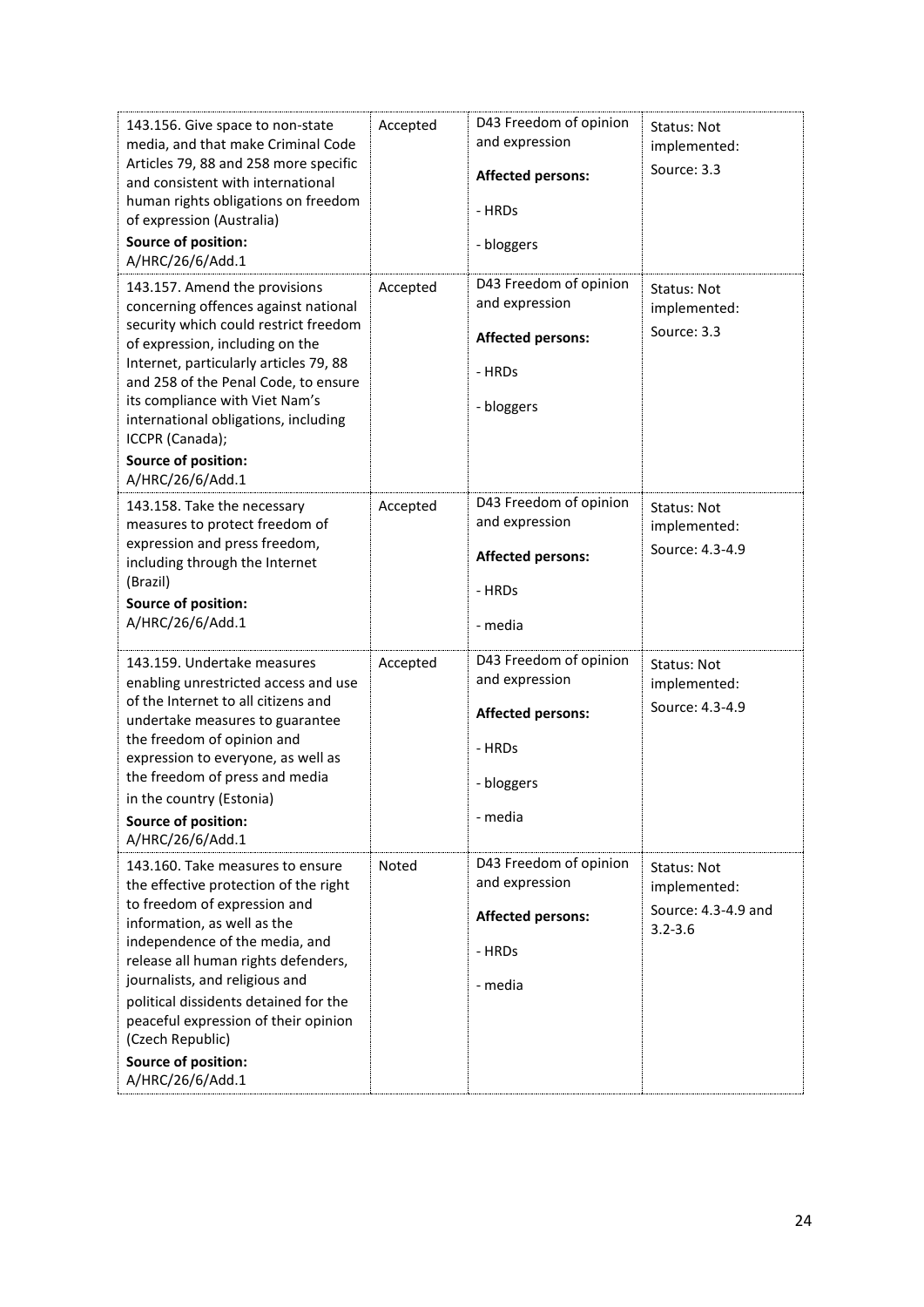| 143.161. Guarantee the right to<br>freedom of expression both offline<br>and online, and bring Decree 72 into<br>line with international human rights<br>obligations (Austria)<br>Source of position:<br>A/HRC/26/6/Add.1                                                                                                             | Accepted | D43 Freedom of opinion<br>and expression<br><b>Affected persons:</b><br>- HRDs<br>- bloggers            | Status: Not<br>implemented:<br>Source: 4.3-4.9            |
|---------------------------------------------------------------------------------------------------------------------------------------------------------------------------------------------------------------------------------------------------------------------------------------------------------------------------------------|----------|---------------------------------------------------------------------------------------------------------|-----------------------------------------------------------|
| 143.162. Give individuals, groups<br>and organs of society the legitimacy<br>and recognition to promote human<br>rights and express their opinions or<br>dissent publicly (Norway)<br>Source of position:<br>A/HRC/26/6/Add.1                                                                                                         | Accepted | D43 Freedom of opinion<br>and expression<br><b>Affected persons:</b><br>- HRDs<br>- media               | <b>Status: Not</b><br>implemented:<br>Source: 4.3-4.9     |
| 143.163. Ensure that its legal<br>framework allows for free and<br>independent operation of national<br>and international media in<br>accordance with its international<br>human rights obligations under<br>ICCPR (Norway); Source of position:<br>A/HRC/26/6/Add.1                                                                  | Accepted | D43 Freedom of opinion<br>and expression<br><b>Affected persons:</b><br>- HRDs<br>- media               | <b>Status: Not</b><br>implemented:<br>Source: 4.3-4.9     |
| 143.164. In line with its previous<br>commitments, take all measures to<br>ensure that freedom of expression,<br>including on the Internet, is fully<br>guaranteed in law and practice by<br>bringing its legislation in line with<br>the obligations of Viet Nam<br>under ICCPR (Hungary)<br>Source of position:<br>A/HRC/26/6/Add.1 | Accepted | D43 Freedom of opinion<br>and expression<br><b>Affected persons:</b><br>- HRDs<br>- bloggers            | Status: Not<br>implemented:<br>Source: 4.3-4.9            |
| 143.165. Create conditions<br>favourable to the realization of<br>freedom of expression, both online<br>and offline, freedom of association,<br>and freedom of religion and belief<br>(Poland)<br>Source of position:<br>A/HRC/26/6/Add.1                                                                                             | Accepted | D43 Freedom of opinion<br>and expression<br><b>Affected persons:</b><br>- HRDs<br>- media               | Status: Not<br>implemented:<br>Source: 4.3-4.9            |
| 143.166. Ensure that freedom of<br>expression is protected both offline<br>and online and amend or remove<br>vague provisions in the penal code,<br>as well as new legislation to make<br>sure that limitations on freedom of<br>expression are strictly in line with<br>ICCPR (Sweden)<br>Source of position:<br>A/HRC/26/6/Add.1    | Accepted | D43 Freedom of opinion<br>and expression<br><b>Affected persons:</b><br>- HRDs<br>- bloggers<br>- media | Status: Not<br>implemented:<br>Source: 4.3-4.9 and<br>3.3 |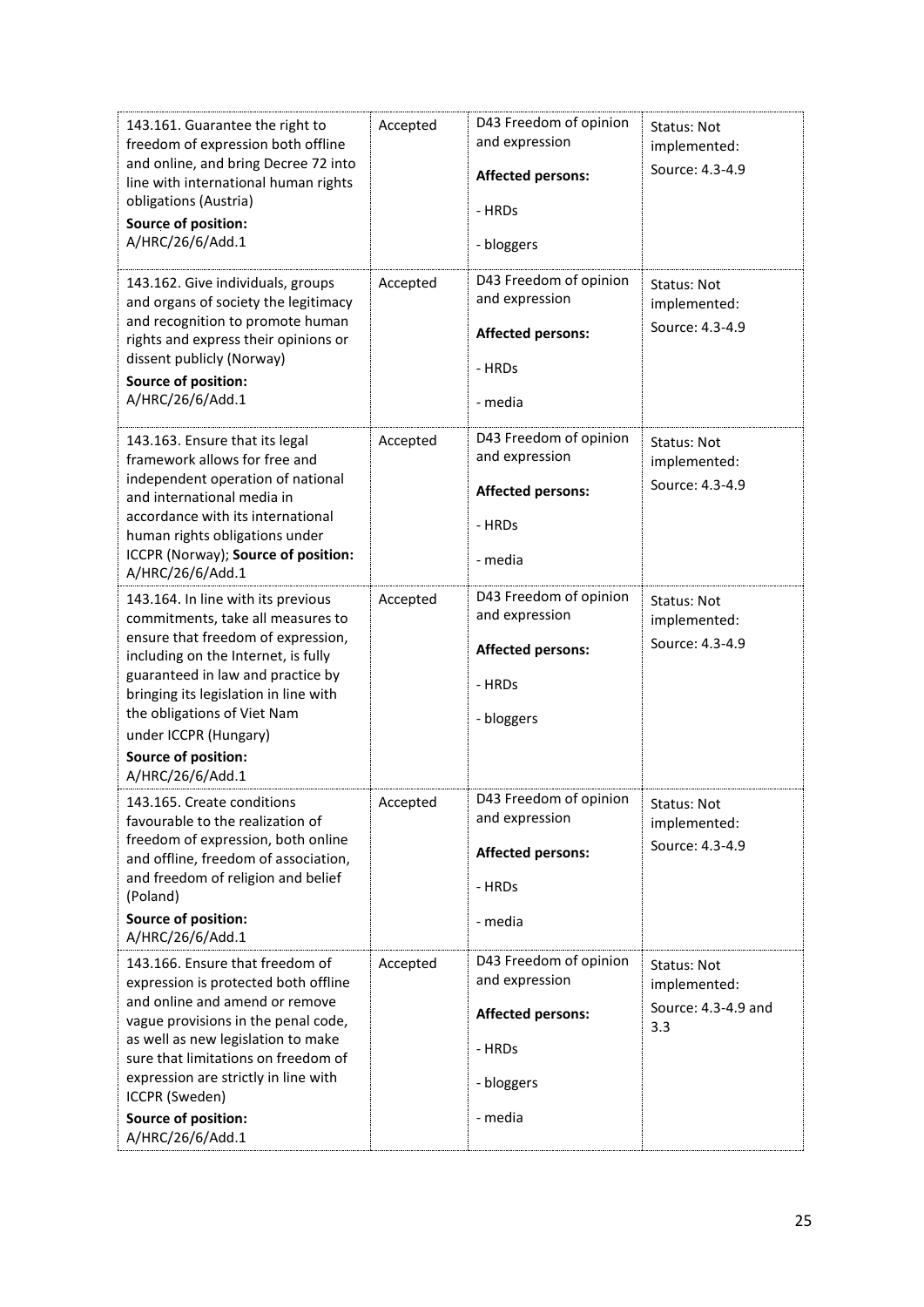| 143.168. Implement in a more<br>effective manner the<br>recommendations guaranteeing the<br>right to freedom of expression<br>(Chile)<br><b>Source of position:</b><br>A/HRC/26/6/Add.1                                                   | Accepted | D43 Freedom of opinion<br>and expression<br><b>Affected persons:</b><br>- HRDs<br>- media               | Status: Not<br>implemented:<br>Source: 4.3-4.9             |
|-------------------------------------------------------------------------------------------------------------------------------------------------------------------------------------------------------------------------------------------|----------|---------------------------------------------------------------------------------------------------------|------------------------------------------------------------|
| 143.170. Maintain the momentum of<br>development of the mass media,<br>including the Internet, so as to<br>protect freedom of expression<br>(Pakistan)<br>Source of position:<br>A/HRC/26/6/Add.1                                         | Accepted | D43 Freedom of opinion<br>and expression<br><b>Affected persons:</b><br>- HRDs<br>- bloggers<br>- media | Status: Not<br>implemented:<br>Source: 4.3-4.9             |
| 143.171. Fulfil its obligation under<br>ICCPR and fully guarantee the<br>freedom of assembly and freedom of<br>expression on the Internet as well as<br>offline to all its citizens (Germany)<br>Source of position:<br>A/HRC/26/6/Add.1  | Accepted | D43 Freedom of opinion<br>and expression<br><b>Affected persons:</b><br>- HRDs<br>- bloggers<br>- media | Status: Not<br>implemented<br>Source: 4.3-4.9              |
|                                                                                                                                                                                                                                           |          |                                                                                                         |                                                            |
| <b>Theme: D44 Right to</b><br>peaceful assembly                                                                                                                                                                                           |          |                                                                                                         |                                                            |
| 143.145. Take all necessary action to<br>respect and promote the right to<br>freedom of expression, peaceful<br>assembly and association in line with<br>its international human rights<br>obligations (Lithuania)<br>Source of position: | Accepted | D44 Right to peaceful<br>assembly<br><b>Affected persons:</b><br>- general<br>- HRDs                    | <b>Status: Partially</b><br>implemented<br>Source: 5.2-5.7 |
| A/HRC/26/6/Add.1<br>143.147. Ensure that Viet Nam<br>complies with its international<br>obligations regarding freedom of<br>expression, religion and assembly<br>(Belgium)<br>Source of position:<br>A/HRC/26/6/Add.1                     | Accepted | D44 Right to peaceful<br>assembly<br><b>Affected persons:</b><br>- general<br>- HRDs                    | <b>Status: Partially</b><br>implemented<br>Source: 5.2-5.7 |